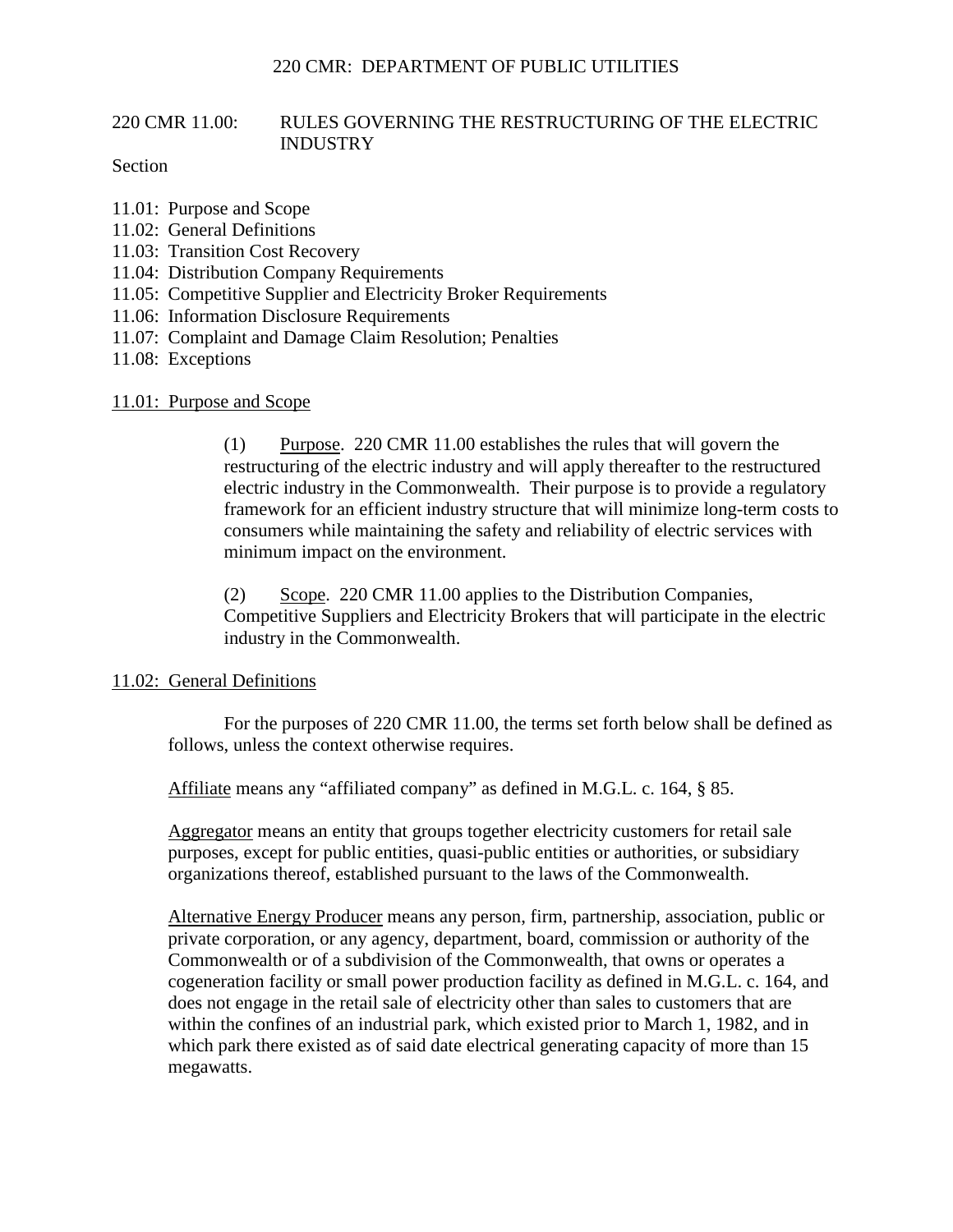Ancillary Services means those functions that support generation, transmission, and distribution, including the following services:

- (a) reactive power/voltage control;
- (b) loss compensation;
- (c) scheduling and dispatch;
- (d) load following;
- (e) system protection service; and
- (f) energy imbalance service.

Applicant means any entity that has filed an application for licensure as a Competitive Supplier or Electricity Broker as required by the Massachusetts General Laws or by 220 CMR 11.00.

Basic Service means Default Generation Service provided on or after March 1, 2005 by a Distribution Company to a Customer who is not receiving Generation Service from a Competitive Supplier. The Department approved the use of the term "Basic Service" in D.T.E. 04- 115-A. Basic Service is also known as Default Generation Service or Default/Basic Generation Service.

Bill means a written statement from a Distribution Company or a Competitive Supplier to its Customer setting forth, for the billing period identified in the Distribution Company's tariff:

> (a) the amount of electricity consumed or estimated to have been consumed;

(b) charges for Generation, Transmission, and Distribution Services, as appropriate;

- (c) charges for Energy Efficiency and Renewable Resources;
- (d) the Transition Charge, as appropriate; and
- (e) any other charges.

Capacity means the load for which a generating unit, generating station, or other electrical apparatus is rated either by the user or by the manufacturer.

Competitive Supplier means an entity licensed by the Department to sell electricity and related services to Retail Customers, with the following exceptions:

> (a) a Distribution Company providing Standard Offer Generation Service and Default/Basic Generation Service to its Distribution Customers; and

(b) a municipal light department that is acting as a Distribution Company.

Default Generation Service means the service provided by the Distribution Company to a Customer who is not receiving either Generation Service from a Competitive Supplier or Standard Offer Generation Service, in accordance with 220 CMR 11.04(9)(c) and the provisions set forth in the Distribution Company's Default Generation Service tariff on file with the Department. Default Generation Service is also known as Basic Service or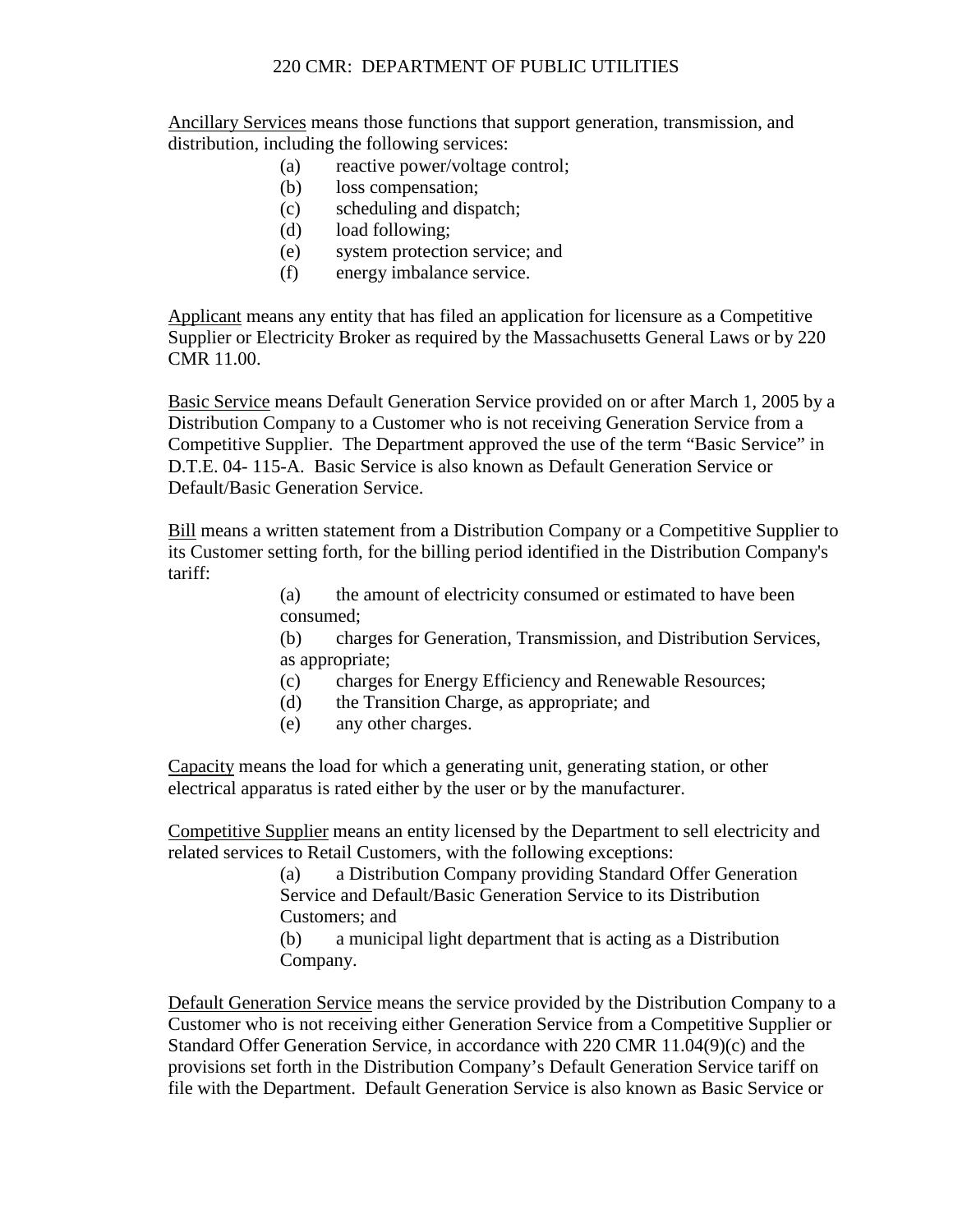Default/Basic Generation Service.

Demand-side Management (DSM) means any technology, measure, or action designed to decrease the kilowatt or kilowatthour use, or to alter the time pattern of that use by consumers of electricity.

Department means the Department of Public Utilities.

Distribution Company means a company engaging in the distribution of electricity to Retail Customers or owning, operating, or controlling Distribution Facilities; provided, however, a Distribution Company shall not include any entity that owns or operates plant or equipment used to produce electricity, steam, and chilled water, or any affiliate engaged solely in the provision of such electricity, steam, and chilled water, where the electricity produced by such entity or its affiliate is primarily for the benefit of hospitals and non-profit educational institutions, and where such plant or equipment was in operation prior to January 1, 1986.

Distribution Customer means a recipient of Distribution Service provided by a Distribution Company.

Distribution Facility means plant or equipment used for the distribution of electricity to Retail Customers and that is not a Transmission Facility, a cogeneration facility, a Generation Facility or a small power production facility.

Distribution Service means the delivery of electricity to the Customer by the Distribution Company over lines that operate at a voltage level typically equal to or greater than 110 volts and less than 69,000 volts.

Electric Company means a corporation organized under the laws of the Commonwealth for the purpose of making electricity by means of water power, steam power or otherwise and selling, or distributing and selling, or only distributing, such electricity within the Commonwealth, or authorized by special act so to do, even though subsequently authorized to make or sell gas; provided, however, that Electric Company shall not mean an alternative energy producer, and provided further, that an electric company shall not include any entity that owns or operates a plant or equipment used to produce electricity, steam, and chilled water, or any affiliate engaged solely in the provision of such electricity, steam, and chilled water, where the electricity produced by such entity or its affiliate is primarily for the benefit of hospitals and non-profit educational institutions, and where such plant or equipment was in operation prior to January 1, 1986.

Electric Service means the provision of Generation, Transmission, Distribution, or Ancillary Services.

Electricity Broker means an entity, including but not limited to an Aggregator, that facilitates or otherwise arranges for the purchase and sale of electricity and related services to Retail Customers, but does not sell electricity. Public Aggregators shall not be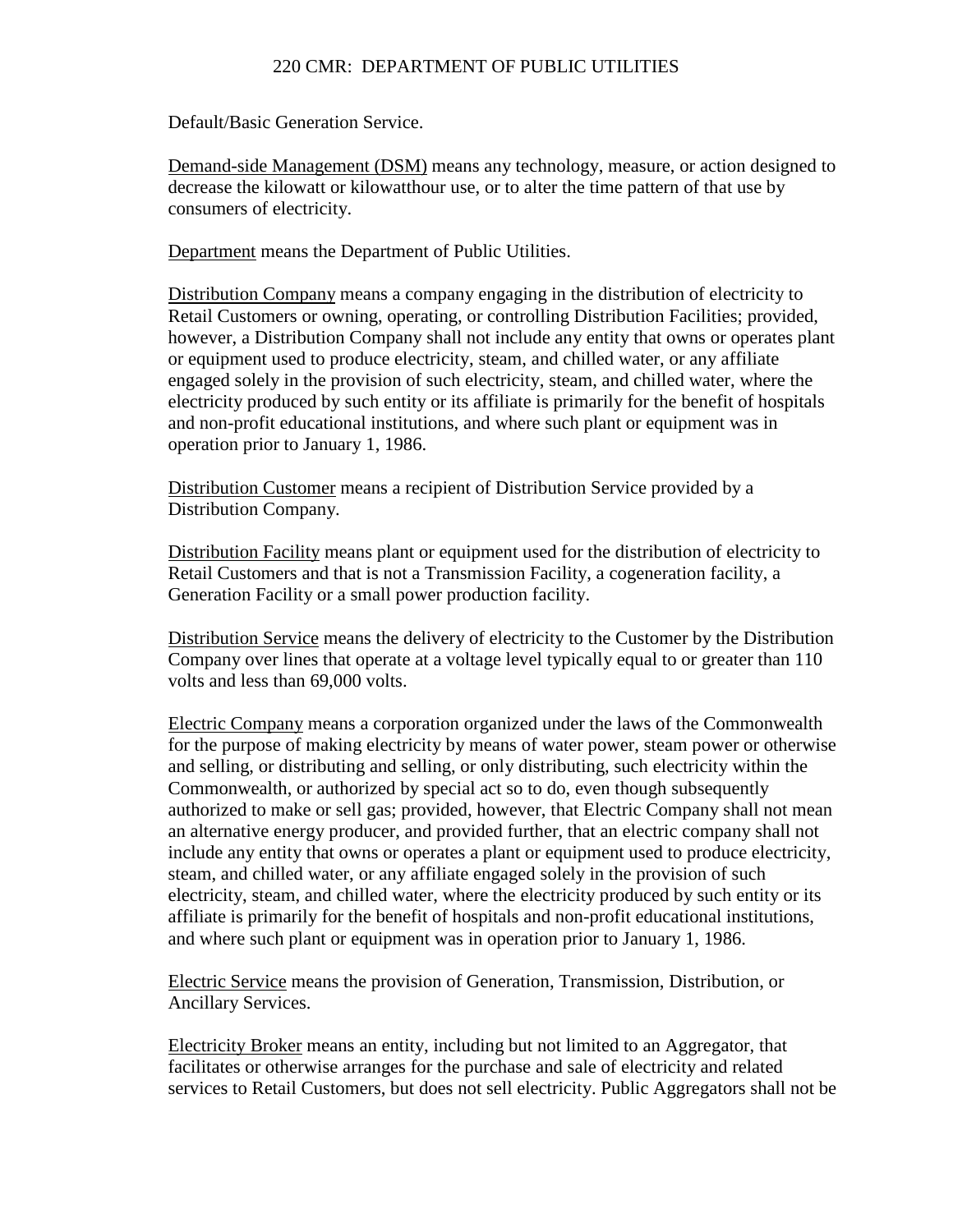considered Electricity Brokers.

Energy means the amount of electricity used over a period of time, typically measured in kilowatthours.

Energy Efficiency means the implementation of an action, policy, or measure which entails the application of the least amount of energy required to produce a desired or given output and includes demand-side management and energy conservation services.

Generation Company means an entity engaging in the business of producing, manufacturing, or generating electricity for sale to Retail Customers.

Generation Facility means plant or equipment that is used to produce, manufacture, or otherwise generate electricity and that is not a Transmission Facility.

Generation Service means the provision of electricity and related services to a Retail Customer by a Competitive Supplier.

Independent System Operator or ISO means ISO New England, Inc. authorized by the Federal Energy Regulatory Commission to operate the New England bulk power system and administer New England's organized wholesale electricity market pursuant to the ISO Tariff and operation agreements with transmission owners.

Low-income Customers means those Customers who meet the low-income eligibility criteria set forth in 220 CMR 11.04(5).

Mitigation means all actions or occurrences that reduce the amount of money that a Distribution Company seeks to collect through the Transition Charge, including those amounts resulting both from matters within the Distribution Company's control and from matters not wholly within its control. Mitigation, in accordance with M.G.L. c. 164, § 1G, includes, but is not limited to, the following:

> (a) sales of Capacity, Energy, Ancillary Services, reserves, and emission allowances from Generating Facilities that are wholly or partly owned by the company;

(b) sales of Capacity, Energy, Ancillary Services, reserves, and emission allowances from Generating Facilities with which the Distribution Company has a purchased power agreement;

(c) adjustments to the company's minimum obligations under purchased power agreements that decrease such obligations, such as those that may be obtained through contract buy-out or renegotiation;

(d) Residual Value;

(e) sales and voluntary write-downs of company generation-related assets;

(f) any market value in excess of net book value associated with the sale, lease, transfer, or other use of the assets of the Distribution Company unrelated to the provision of Transmission Service or Distribution Service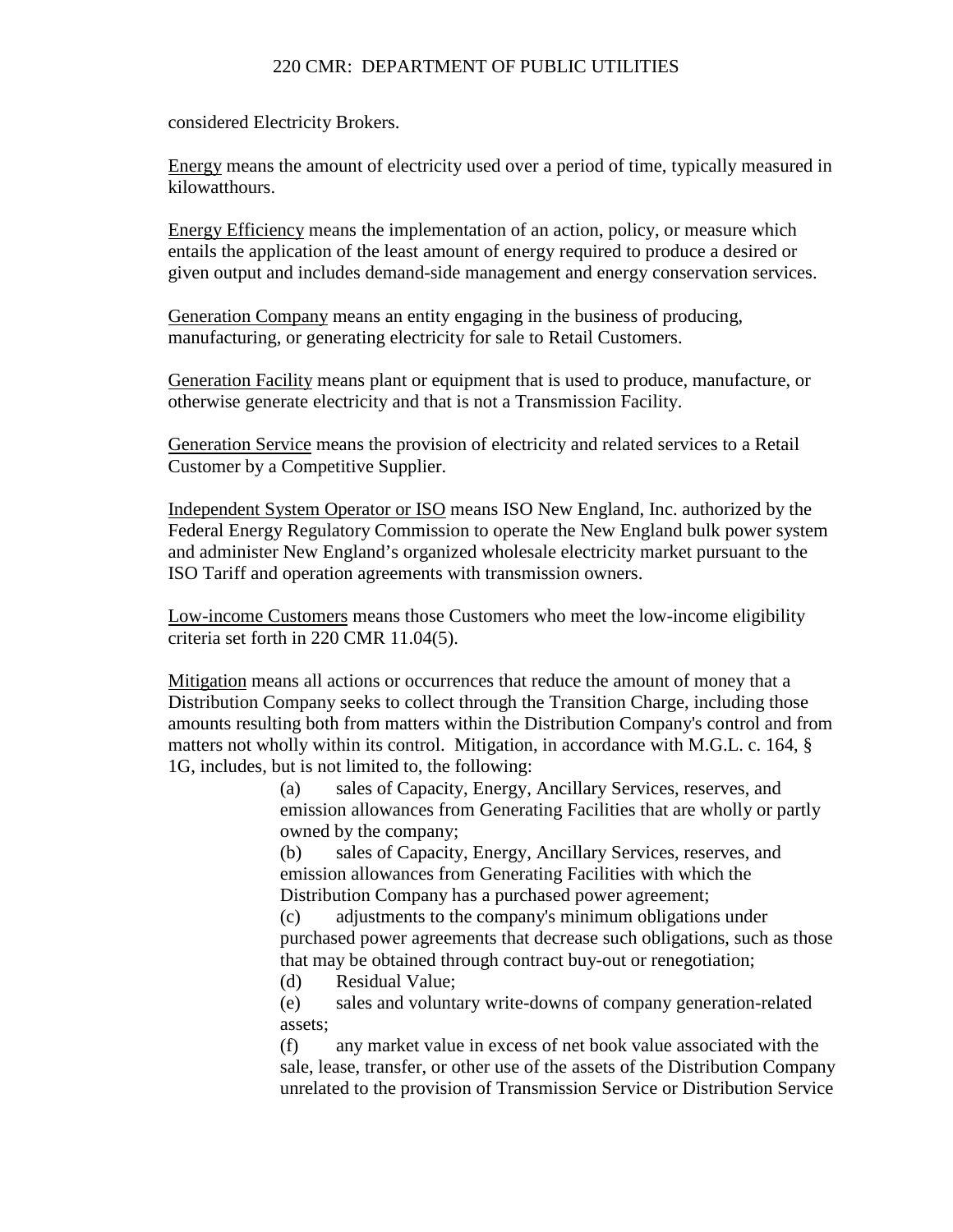at regulated prices, including, but not limited to, rights-of-way, property, and intangible assets when the costs associated with the acquisition of the assets have been reflected in the Distribution Company's rates for regulated service; provided, however, that market values are based on the highest prices that such assets could reasonably realize after an open and competitive sale; and

(g) any allowed refinancing of stranded assets or other debt obligations as provided by law.

NEPOOL means the New England Power Pool and its successors.

New England Region means the geographic area consisting of the states Connecticut, Maine, Massachusetts, New Hampshire, Rhode Island, and Vermont.

Public Aggregator means a municipality or group of municipalities that groups interested electricity consumers within its municipal boundaries to facilitate or otherwise arrange the purchase and sale of electricity pursuant to M.G.L. c. 164, § 134.

Renewable Resources means a type of Generation Facility or energy source including either:

> (a) resources whose common characteristic is that they are nondepletable or are naturally replenishable but flow-limited, or (b) existing or emerging non-fossil fuel energy sources or technologies that have significant potential for commercialization in New England and New York, and includes the following: solar photovoltaic or solar thermal electric energy; wind energy; ocean thermal, wave, or tidal energy; fuel cells; landfill gas; waste-to-energy which is a component of conventional municipal solid waste plant technology in commercial use; naturally flowing water and hydroelectric; and low emission, advanced biomass power conversion technologies, such as gasification using such biomass fuels as wood, agricultural, or food wastes, energy crops, biogas, biodiesel, or organic refuse-derived fuel.

The following technologies or fuels shall not be considered Renewable Resources: coal, oil, natural gas except when used in fuel cells, and nuclear power.

Residual Value means the value of Electric Company assets, not including the income that may be obtained through Generation Facility operation.

Retail Access means the use of Transmission and Distribution Facilities owned by a Transmission Company or a Distribution Company to transmit or distribute electricity from a Competitive Supplier to a Retail Customer.

Retail Access Date means March 1, 1998.

Retail Customer or Customer means a customer located in Massachusetts that purchases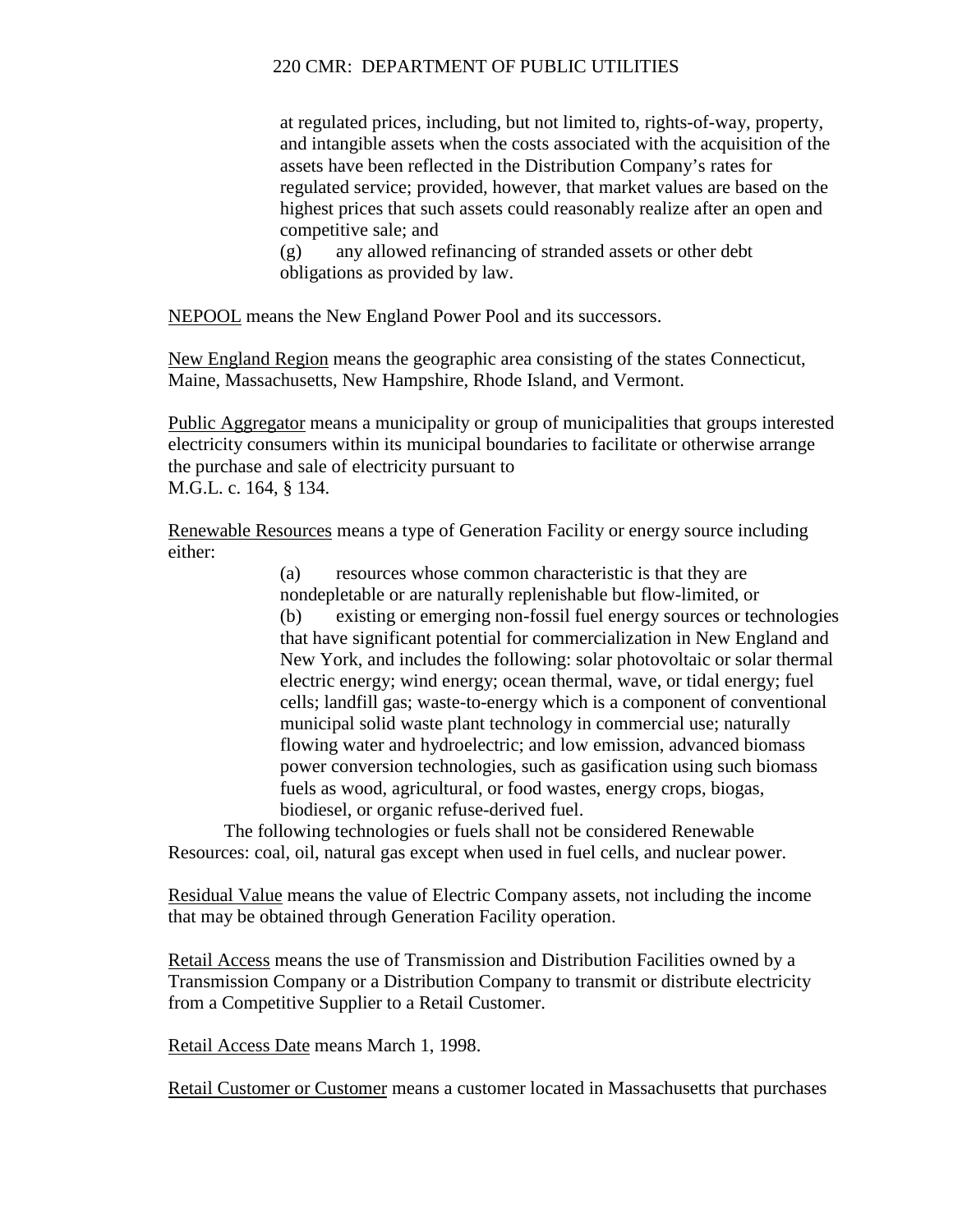electricity for its own consumption and not for resale in whole or in part.

Securitization means the use of rate reduction bonds to refinance debt and equity associated with Transition Costs pursuant to M.G.L. c. 164.

Service Territory means the service territory actually served by the Distribution Company on July 1, 1997 and following to the extent possible municipal boundaries.

Standard Offer Generation Service means the service provided by the Distribution Company until March 1, 2005, in accordance with 220 CMR 11.04(9)(b) and the provisions set forth in the Distribution Company's Standard Offer Generation Service tariff on file with the Department.

Transition Charge means the charge that provides the mechanism for recovery of Transition Costs.

Transition Costs means that portion of the costs identified in accordance with 220 CMR 11.03(2)(d) and (e) that remains after accounting for maximum possible mitigation, subject to determination by the Department.

Transmission Company means a company engaging in the transmission of electricity or owning, operating, or controlling Transmission Facilities.

Transmission Facility means plant or equipment used to provide Transmission Service.

Transmission Service means the delivery of electricity over lines that operate at a voltage level typically equal to or greater than 69,000 volts from generating facilities across interconnected high voltage lines to where it enters a distribution system.

Unbundled Rates means rates that separately identify:

(a) charges for Generation, Transmission and Distribution Services, as appropriate;

- (b) charges for Energy Efficiency and Renewable Resources;
- (c) the Transition Charge, as appropriate; and
- (d) any other charges.

Unit Contract shall be as defined in the Restated NEPOOL Agreement, or the successor agreement(s).

## 11.03: Transition Cost Recovery

(1) Purpose. 220 CMR 11.03 establishes the procedures governing the identification, mitigation, and collection of Transition Costs.

(2) Filing Requirements. No Transition Costs may be collected by a Distribution Company unless the collection of those costs has been approved by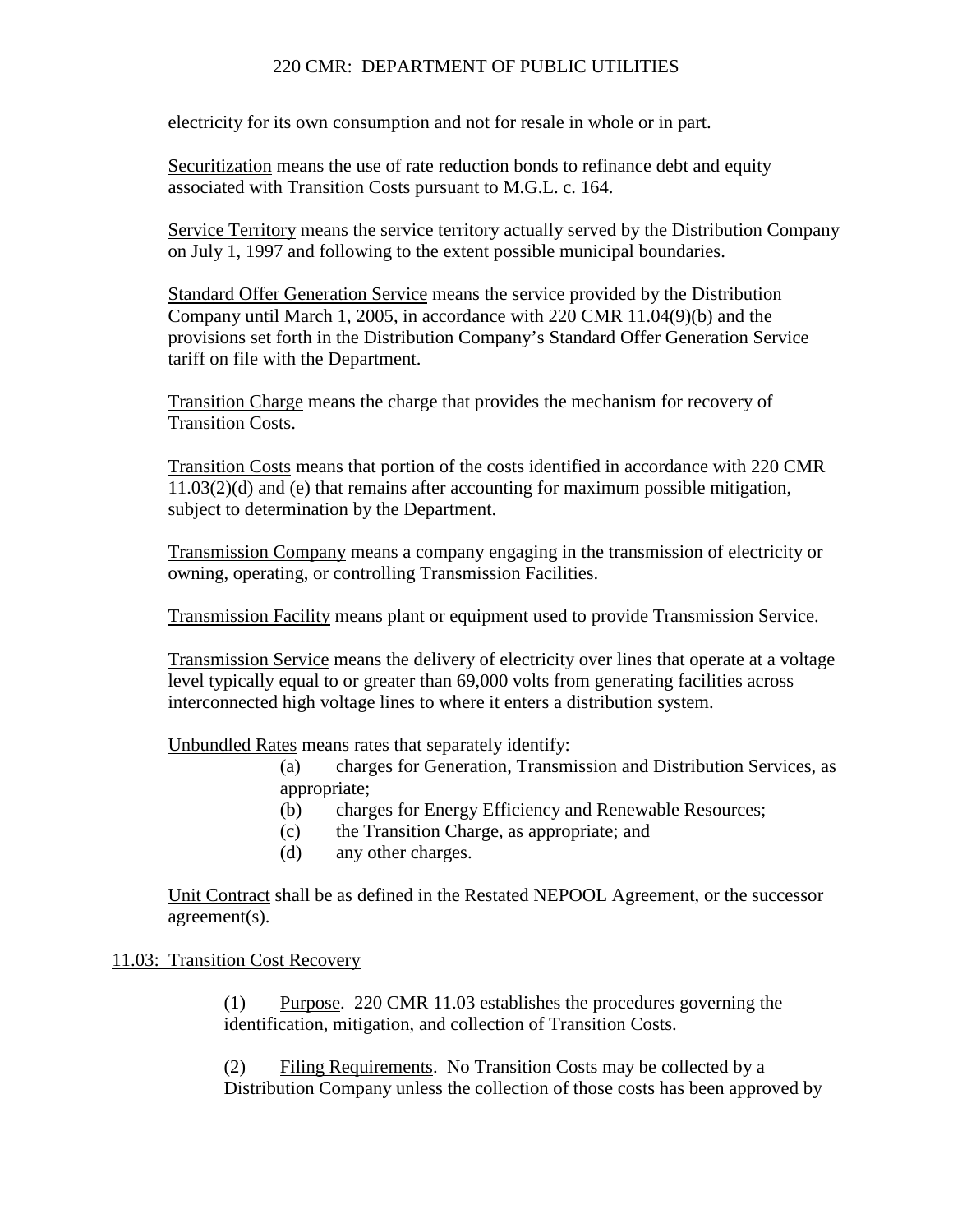the Department. In order to recover eligible Transition Costs, a Distribution Company must file an application for review and approval with the Department, that includes the following information:

(a) Documentation that the Distribution Company has filed on or before March 1, 1998, a plan to provide all of its Retail Customers the ability to purchase electricity from a Competitive Supplier as of March 1, 1998;

(b) Documentation that the Distribution Company, through the applicable Electric Company, has developed and will implement a plan to divest itself of its portfolio of all non-nuclear Generation assets by August 1, 1999;

(c) Documentation that the plan formulated pursuant to 220 CMR 11.03(2)(a) provides a Standard Offer Generation Service rate and rate reduction as required pursuant to 220 CMR 11.04(9)(b)3.;

(d) Identification of the following costs, incurred prior to January 1, 1996, for which the Distribution Company seeks recovery pursuant to M.G.L. c. 164, § 1G(b)(1):

1. The amount of any unrecovered fixed costs for Generationrelated assets and obligations;

2. The amount of any previously incurred or known liabilities related to nuclear decommissioning and post-shutdown obligations associated with nuclear power plants;

3. The unrecovered amount of the reported book balances of existing generation-related regulatory assets; and

4. The amount by which the costs of existing purchased power contract commitments exceed the competitive market price for electricity, or the amount necessary to liquidate such contracts.

(e) Identification of the following costs, incurred after January 1, 1996, for which the Distribution Company seeks recovery pursuant to M.G.L. c. 164,§ 1G(b)(2):

1. Employee-related Transition Costs;

2. Any payment of taxes or payments in lieu of taxes made pursuant to M.G.L. c. 59, § 38H; and

3. Any costs to remove and decommission retired structures at fossil fuel-fired generation facilities required pursuant to M.G.L. c. 164, § 1A(b)(2).

(f) Documentation that the Distribution Company has taken all reasonable steps to mitigate to the maximum extent possible the total amount of Transition Costs for which recovery is sought pursuant to M.G.L. c. 164, § 1G; and

(g) Documentation that the company's recovery of Transition Costs is net of the value in excess of book value for any company assets not classified to the transmission or distribution function.

(3) Mitigation.

(a) General Mitigation Requirements. Each Distribution Company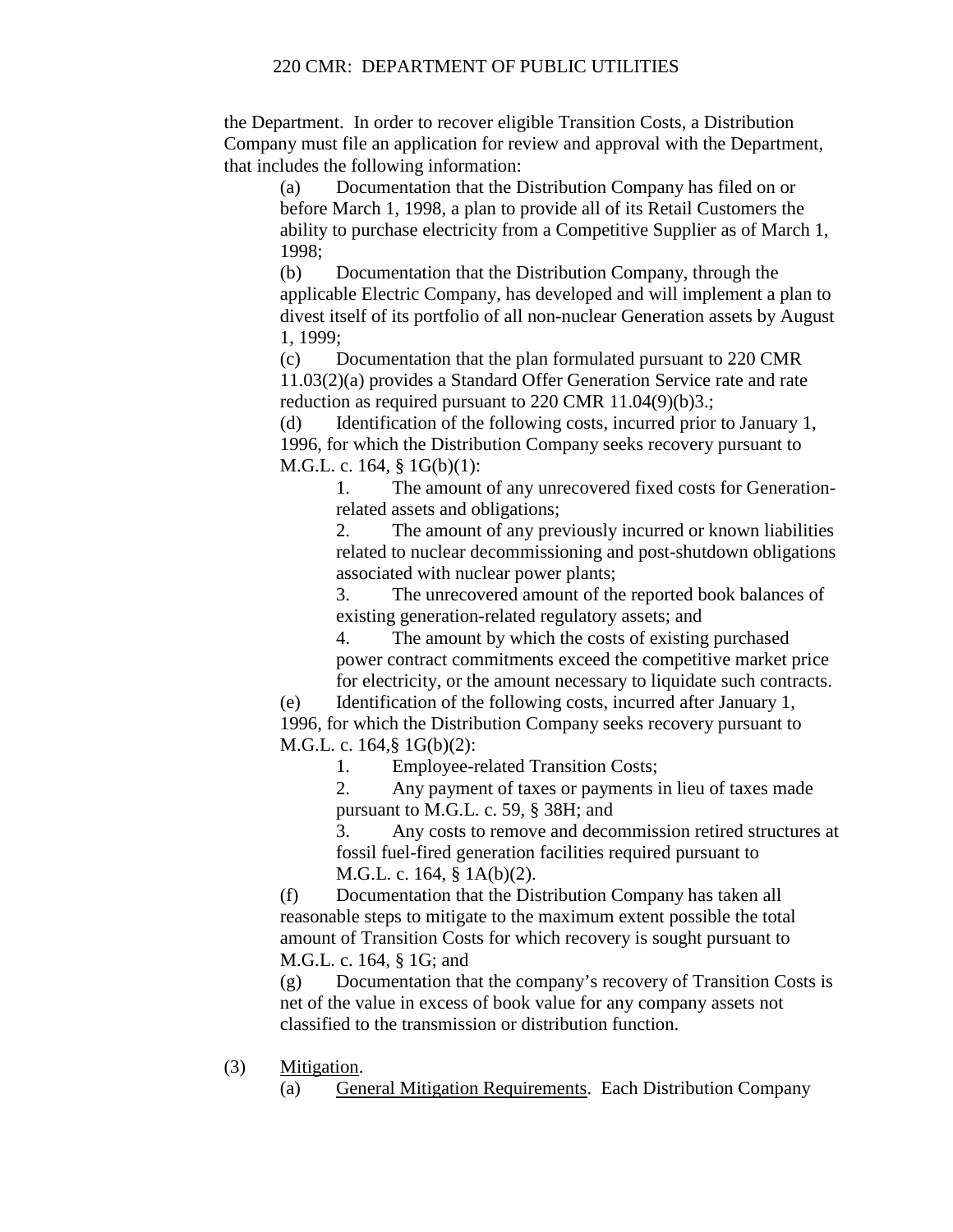seeking to recover Transition Costs pursuant to 220 CMR 11.03 shall, in accordance with the provisions of 220 CMR 11.03, mitigate any such Transition Costs pursuant to M.G.L. c. 164, § 1G(d). Mitigation efforts in which a company shall engage include, but not be limited to, the following:

1. The divestiture of non-nuclear Generation Facilities pursuant to M.G.L. c. 164, § 1A;

2. A netting against book value of nuclear generating units of the net present value of the revenues in excess of operating costs expected to be earned by these units, and any other factors that should be recognized in assessing their value;

3. Good-faith efforts to renegotiate, restructure, reaffirm, terminate, or dispose of existing contractual commitments for purchased power pursuant to M.G.L. c. 164,  $\S$  1G(d)(1)(ii) and M.G.L. c. 164, § 1G(d)(2);

4. An examination and analysis of the historic level of performance over the life of such contractual commitments for purchased power, regardless of whether the purchased power contracts exceed the competitive market price for electricity;

5. The netting against above-market costs of any belowmarket assets other than those assets classified to the distribution or transmission function; and

6. Any other Mitigation and analytical activities that the Department determines to be reasonable and effective mechanisms for reducing Transition Costs.

(b) Company Asset Valuation.

1. If an Electric Company chooses to divest itself of its existing non-nuclear Generation Facilities, pursuant to M.G.L. c. 164, § 1A(b)(2), such Electric Company shall transfer or separate ownership of Generation, Transmission, and Distribution Facilities or functionally separate such facilities consistent with M.G.L. c. 164, § 1A(b). A Distribution Company shall be prohibited from selling, leasing, renting, or otherwise transferring all or a portion of any assets it obtains from the Electric Company pursuant to M.G.L. c. 164, § 1A(b) without the express approval of the Department.

> a. In the event that an Electric Company chooses to sell its existing Generation Facilities, such Electric Company shall demonstrate to the Department that the sale process is equitable and maximizes the value of the existing Generation Facilities being sold. All proceeds from any divestiture of Generation Facilities, net of tax effects and less any other adjustments approved by the Department that inure to the benefit of Customers, shall be applied to reduce the amount of the selling company's Transition Costs. b. If an Electric Company chooses not to sell its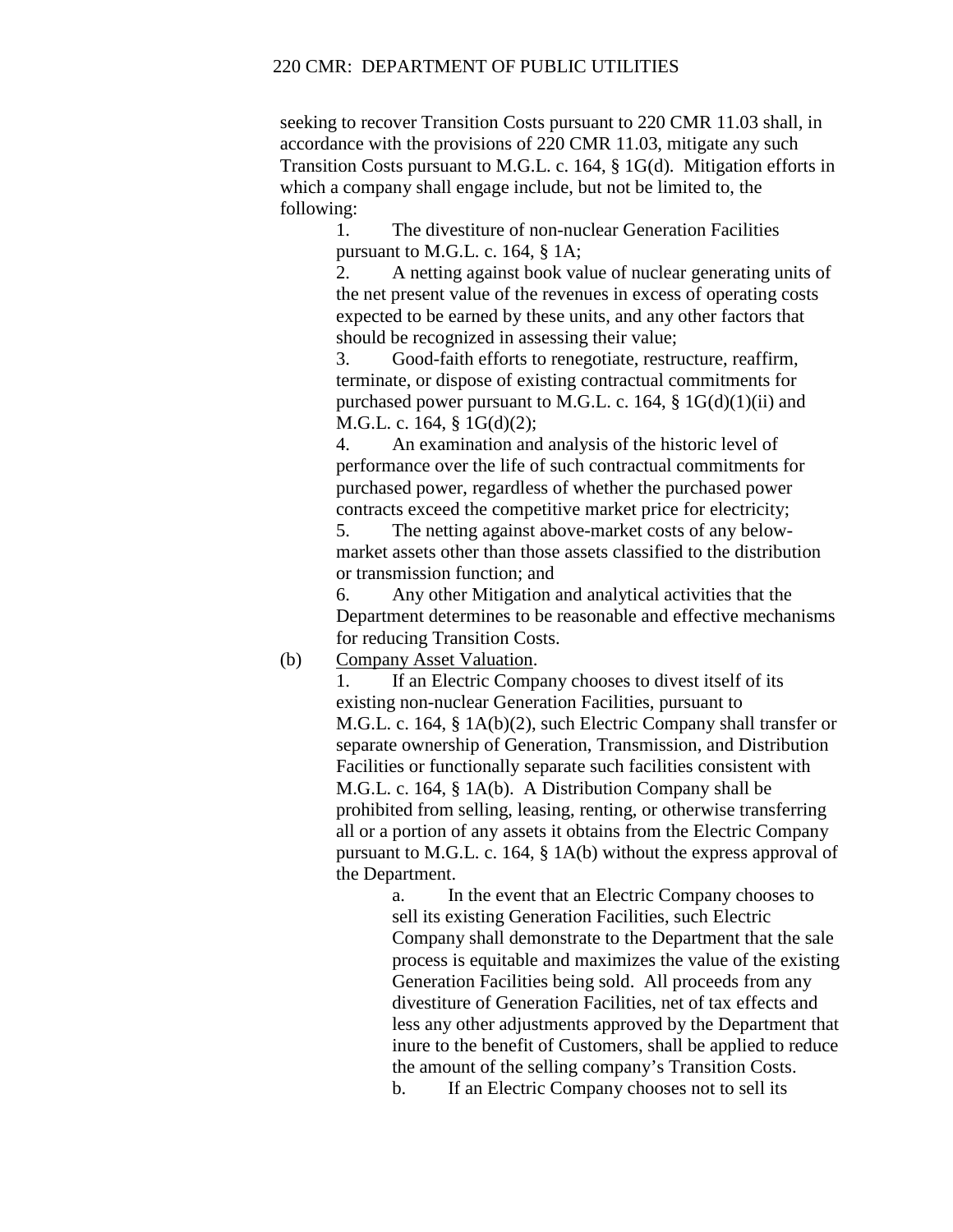existing non-nuclear Generation Facilities, then the Electric Company shall transfer all of its non-nuclear Generation Facilities and purchased power contracts to an Affiliate that is a Generation Company, and shall value its nuclear and non-nuclear Generation Facilities and its purchased power contracts in accordance with

M.G.L. c. 164, § 1A(c).

2. An Electric Company that chooses not to divest all of its non-nuclear Generation Facilities shall subject its nuclear and nonnuclear Generation Facilities and purchased power contracts to a valuation pursuant to M.G.L. c. 164, § 1A(c). Should any Generation Facility transferred by the Electric Company to an unregulated affiliate or subsidiary be further sold, transferred to, or disposed of, to a third party within 48 months of the Generation Facility's transfer to an unregulated Affiliate or subsidiary of the Electric Company, then any amount recovered in such a sale, transfer, or disposition in excess of the remaining net book value of the Generation Facility shall be applied to reduce the amount of the selling company's Transition Costs.

3. In the event that an Electric Company with Generation Facilities in the Commonwealth owns, or has an affiliate that owns, Generation Facilities in another state in the New England region, and the Electric Company chooses not to divest its existing fossilfuel fired Generation Facilities and its existing hydroelectric Generation Facilities, the facilities shall be valued in accordance with M.G.L. c. 164, § 1A(d).

4. An Electric Company that fails to commence and complete the divestiture of its non-nuclear Generation assets shall not be eligible to benefit from the Securitization provisions and the issuance of electric rate reduction bonds pursuant to M.G.L. c. 164, § 1H.

(c) Purchased Power Contracts. Pursuant to the provisions of M.G.L. c. 164, § 1G(d)(1)(ii), and M.G.L. c. 164, § 1G(d)(2), an Electric Company and the sellers under its purchased power contracts shall make good-faith efforts to renegotiate those contracts that contain a price for electricity that is above-market as of March 1, 1998. For the purpose of 220 CMR 11.03, the standard of good faith shall not require either party to agree to a proposal or require the making of concessions, but shall require active participation in negotiations and a willingness to make reasonable concessions in order to equitably mitigate Transition Costs, and to provide justification for proposals, and shall demonstrate a sincere effort to reach agreement. Beginning July 1, 1998, and at least annually thereafter, a Distribution Company shall file information with the Department demonstrating whether or not each of the purchased power contracts contains a price for electricity that is above-market as of the date of review. If the prices in such contract are above-market, the Distribution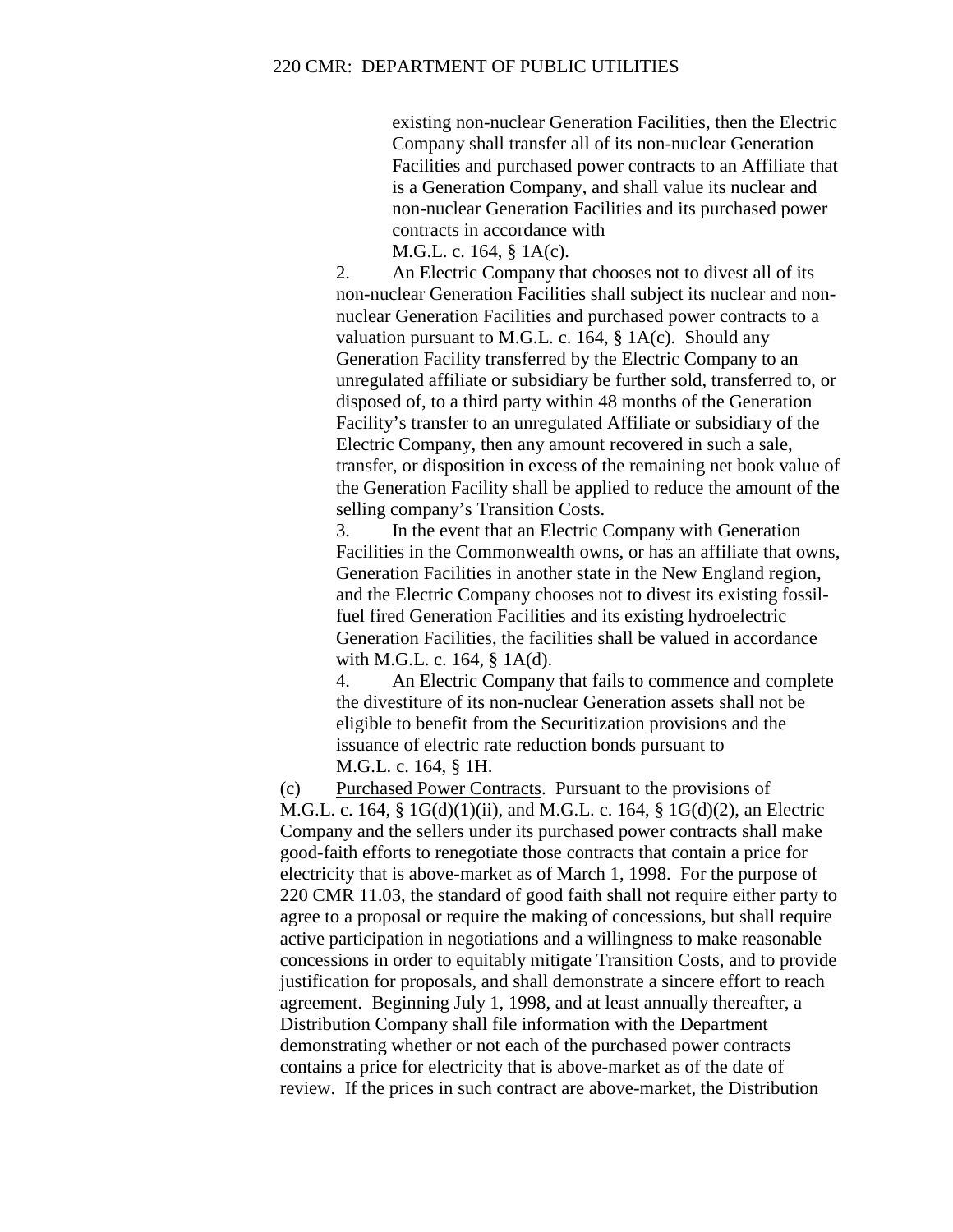Company and the seller under such contract shall, in accordance with the provisions of M.G.L. c. 164, § 1G(d)(2), make a good-faith effort to renegotiate such contract in order to achieve further reductions in the Transition Charge. The requirements of 220 CMR 11.03(3)(c) shall not apply to facilities that burn trash to generate electricity as specified in M.G.L. c. 164, § 1G(d)(2)(i).

(d) Securitization. Each Distribution Company seeking approval to securitize Transition Costs pursuant to M.G.L. c. 164, § 1H must include in its filing:

> 1. Documentation of fully mitigated Transition Costs as approved by the Department;

2. Documentation that savings derived from Securitization will inure to the benefit of the Distribution Company's Customers;

3. Written commitments that purchasers of divested operations will offer employment to affected employees;

4. Documentation that the Distribution Company has established, with the approval of the Department, an order of preference for use of bond proceeds such that the Transition Costs having the greatest impact on customer rates will be first to be reduced by the proceeds;

5. Identification of financial entity to provide Securitization;

6. Specification that the amounts collected from the Distribution Company's Customers shall be allocated first to current and past due Transition Charges and then other charges and that, upon the issuance of the electric rate reduction bond, Transition Charges collected shall be allocated first to transition property and second to Transition Charges, if any, that are not subject to a financing order; and

7. A stipulation that Transition Charges be paid over to the financing entity within one calendar month of collection.

(4) Transition Charge Calculation and Department Review.

(a) The Department shall review Company Transition Cost filings to ensure that they comply with the provisions of M.G.L. c. 164, §§ 1A, 1G, and 1H.

(b) The Department may allow any approved Transition Costs to be recovered from a Distribution Company's Customers through a nonbypassable Transition Charge in accordance with M.G.L. c. 164, § 1G(e).

(c) For purposes computing any carrying costs that the Department may allow in a Transition Charge calculation, the cost of equity component of any such computation shall be determined in accordance with

M.G.L. c. 164, § 1G(b)(3).

(d) The Department shall determine whether an exit fee may be charged to a Retail Customer that reduces purchases of electricity through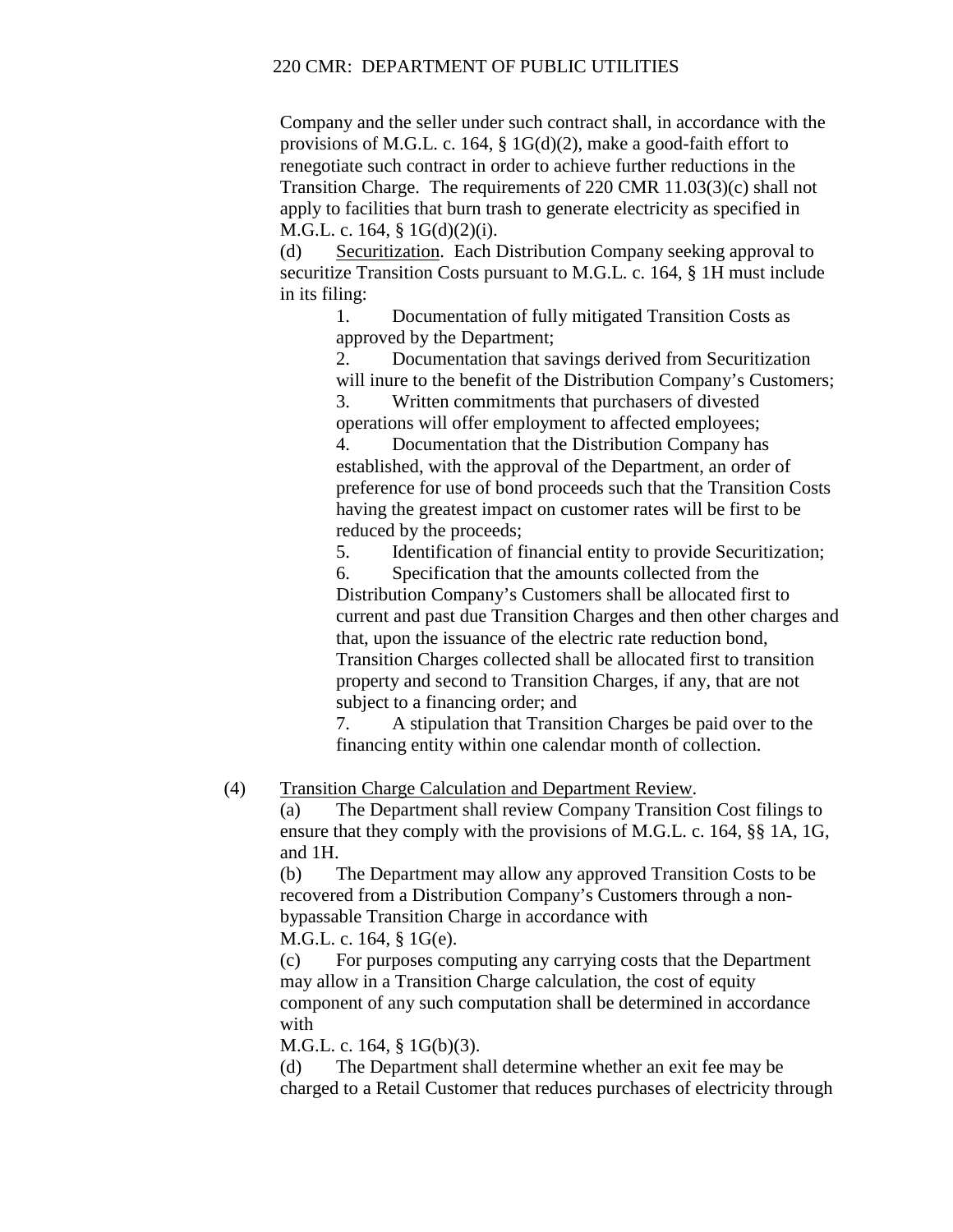the operation of, or purchases from, on-site generation or cogeneration equipment in accordance with the provisions of M.G.L. c. 164,  $\S$  1G(g). Facilities eligible for net metering shall be exempt from the six-month notice provisions of M.G.L. c. 164, § 1G(g).

(e) Periodic review and reconciliation of the Transition Costs and Transition Charge of a company by the Department shall be conducted in accordance with the provisions of M.G.L. c. 164,  $\S$  $I$ A(a) and 1G(a)(2).

# 11.04: Distribution Company Requirements

(1) Purpose and Scope.

(a) Purpose. 220 CMR 11.04 establishes the rules of procedure by which Distribution Companies shall

1. Provide Distribution Service to Distribution Customers in their Service Territories;

2. Provide Electric Service to Low-income Customers in their Service Territories;

3. Provide funding for Renewable Resources;

4. Provide Energy Efficiency and DSM services to Retail Customers in their Service Territories;

5. Provide Standard Offer Generation Service and Default/Basic Generation Service to Retail Customers in their Service Territories that are not receiving Generation Service from a Competitive Supplier;

- 6. Bill Retail Customers in their Service Territories; and
- 7. Terminate Electric Service to Retail Customers for nonpayment of bills.

(b) Scope. 220 CMR 11.04 applies to all Distribution Companies subject to the jurisdiction of the Department.

(2) Distribution Service.

(a) Each Distribution Company shall have the exclusive obligation to provide Distribution Service to all Customers within its Service Territory. No other entity may provide Distribution Service within such Service Territory without the written consent of the Distribution Company. Such consent shall be filed with the Department and the clerk of the municipality so affected.

(b) Each Distribution Company shall file, for Department approval, a Distribution Service tariff for each rate class.

(c) Each Distribution Company shall file, for Department approval, terms and conditions governing the manner in which Distribution Service is provided to its Distribution Customers. These terms and conditions shall be consistent with the Model Terms and Conditions for Distribution Service established by the Department.

(3) Transmission Service. Each Distribution Company shall file, for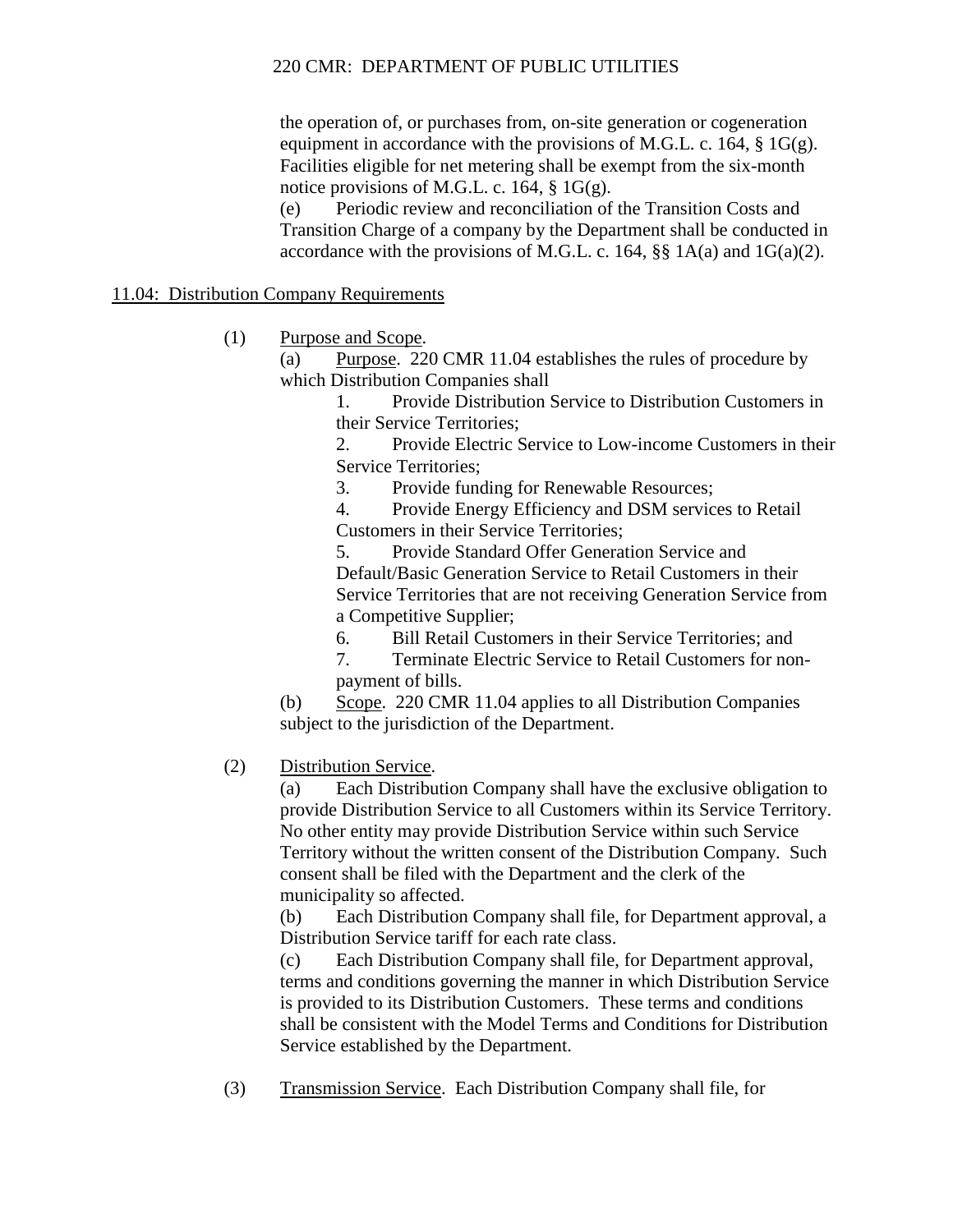Department approval, terms governing the provision of Transmission Service to its Distribution Customers.

(4) Interconnection Standards. Each Distribution Company shall establish non-discriminatory Interconnection Standards that govern the connection of Generation Facilities to its Distribution Facilities. Such standards shall ensure that all Generation Facilities have fair access on reasonable terms to the Company's Distribution Facilities. The Interconnection Standards shall be on file at the Department.

(5) Low-income Customer Tariff.

(a) Each Distribution Company shall file, for Department approval, a Low-income Customer Tariff that provides a level of discount to Customers taking Distribution Service under such tariff equivalent to the discount provided under its low-income tariff in effect prior to March 1, 1998. The discount shall be in addition to any reduction in rates provided by the Distribution Company on or after March 1, 1998. The discount shall be provided to Low-income Customers through a reduction in the distribution and Transition Charges to which such Customers would otherwise be subject.

(b) Each Distribution Company shall establish Customer eligibility criteria for its Low-income Customer Tariff based upon verification of a Customer's receipt of any means-tested public-benefit program or verification of eligibility for the low-income home energy assistance program or its successor program, for which eligibility does not exceed 200% of the federal poverty level based on a household's gross income or other criteria approved by the Department. Eligibility for the low-income discount rate shall be indexed to changes in the federal poverty level percentage income-criterion, and households satisfying that criterion shall qualify for the rate discount.

(c) Each Distribution Company shall periodically notify all Customers of the availability of and method of obtaining service on the Low-income Customer Tariff.

(d) Each Distribution Company shall allocate to other rate classes, as part of a general rate case, the revenue deficiency resulting from the Low-income Customer Tariff using an allocation method approved by the Department for the Distribution Company.

(e) Each Distribution Company shall guarantee payment to a Competitive Supplier for Generation Service provided to a Customer taking Distribution Service under the Company's Low-income Customer Tariff in the event of non-payment by such Customer, where non-payment shall be determined consistent with 220 CMR 11.05(3)(c) and (d). Upon determination that such a Customer has failed to pay the amount owed to the Competitive Supplier, the Distribution Company shall pay the Competitive Supplier, except that such payment shall not exceed the prices that the Distribution Company charges to Customers for Standard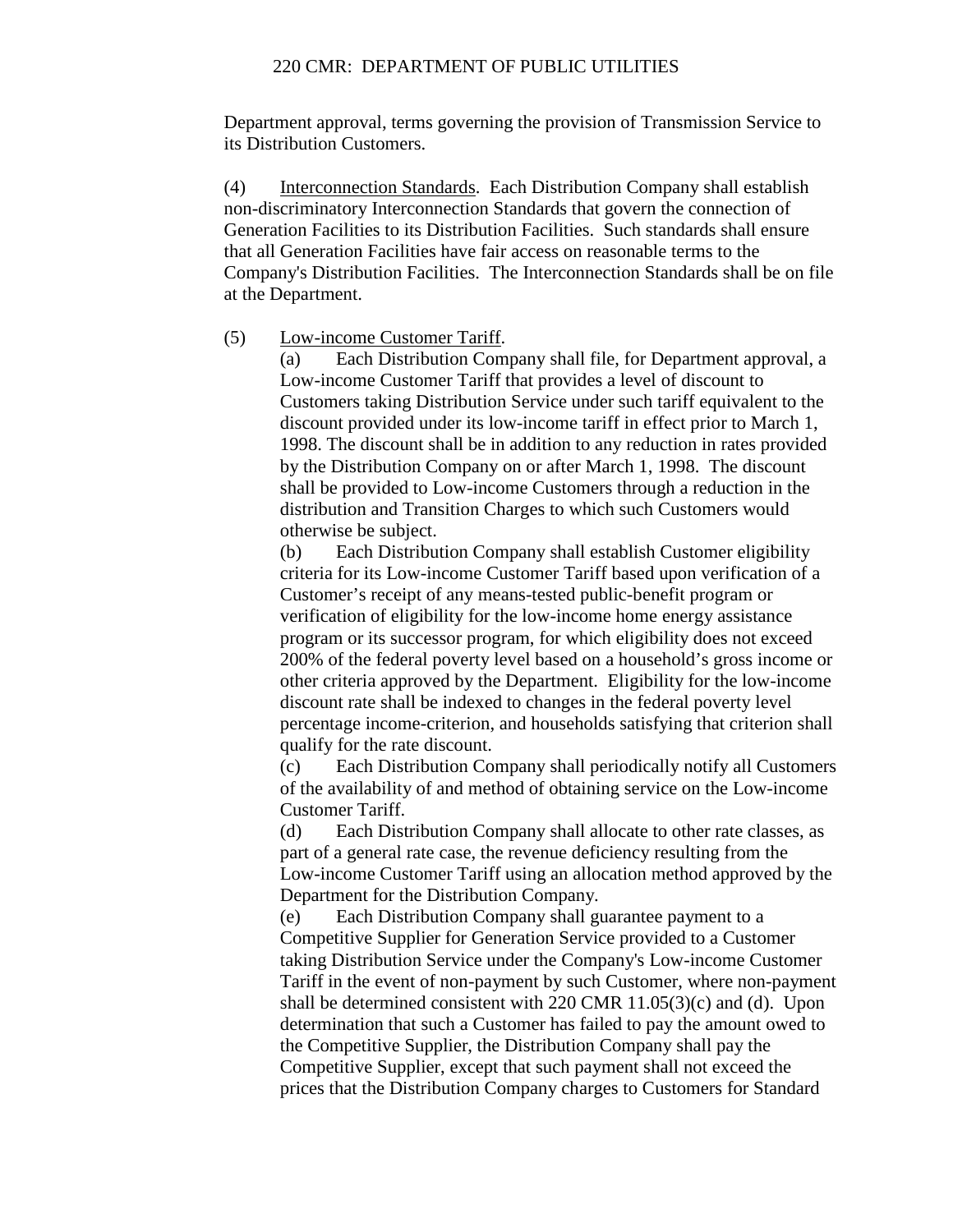Offer Generation Service. The Distribution Company shall guarantee payment only for the period of time prior to the earliest date that the Competitive Supplier could have terminated Generation Service to the Customer, in accordance with 220 CMR 11.05(3)(c) and the Distribution Company's Terms and Conditions for Competitive Suppliers.

(6) Farm Discount.

(a) Each Distribution Company shall provide Customers who meet the eligibility requirements for being engaged in the business of agriculture or farming, as defined in M.G.L. c. 128, § 1A, a 10% reduction in the rates to which such Customers would otherwise be subject. Each Distribution Company shall allocate to other rate classes, as part of a general rate case, the revenue deficiency resulting from the farm discount using an allocation method approved by the Department for the Distribution Company.

(b) Eligibility Verification. Eligibility for the farm discount shall be verified according to criteria established by the Department.

- (7) Renewable Resources.
	- (a) Funding of Renewable Resources.

1. Funding Levels. Each Distribution Company shall collect a charge to support the Massachusetts Renewable Energy Trust Fund beginning March 1, 1998, in accordance with the following schedule of charges per kilowatthour: \$0.00075 in 1998; \$0.001 in 1999; \$0.00125 in 2000; \$0.001 in 2001; \$0.00075 in 2002; and \$0.0005 in each calendar year thereafter. The revenues generated by this charge shall be remitted to the Massachusetts Technology Park Corporation.

2. Public Purpose. The public purpose of this fund shall be to generate the maximum economic and environmental benefits over time from renewable energy to the ratepayers of the Commonwealth by promoting the increased availability, use, and affordability of renewable energy.

(b) Availability of Information. Each Distribution Company shall make available to its Customers upon request non-proprietary information in its possession, custody, or control regarding Renewable Resources and emerging energy technologies and the methods by which these technologies can be acquired and installed.

(8) Energy Efficiency.

(a) Funding of Energy Efficiency Services. Energy Efficiency services provided by a Distribution Company to Customers shall be funded by a charge to be collected beginning on March 1, 1998, according to the following schedule of charges per kilowatthour: \$0.0033 in 1998; \$0.0031 in 1999; \$0.00285 in 2000; \$0.0027 in 2001; and \$0.0025 in 2002 through 2012. In each year, at least 20% of residential DSM expenditures,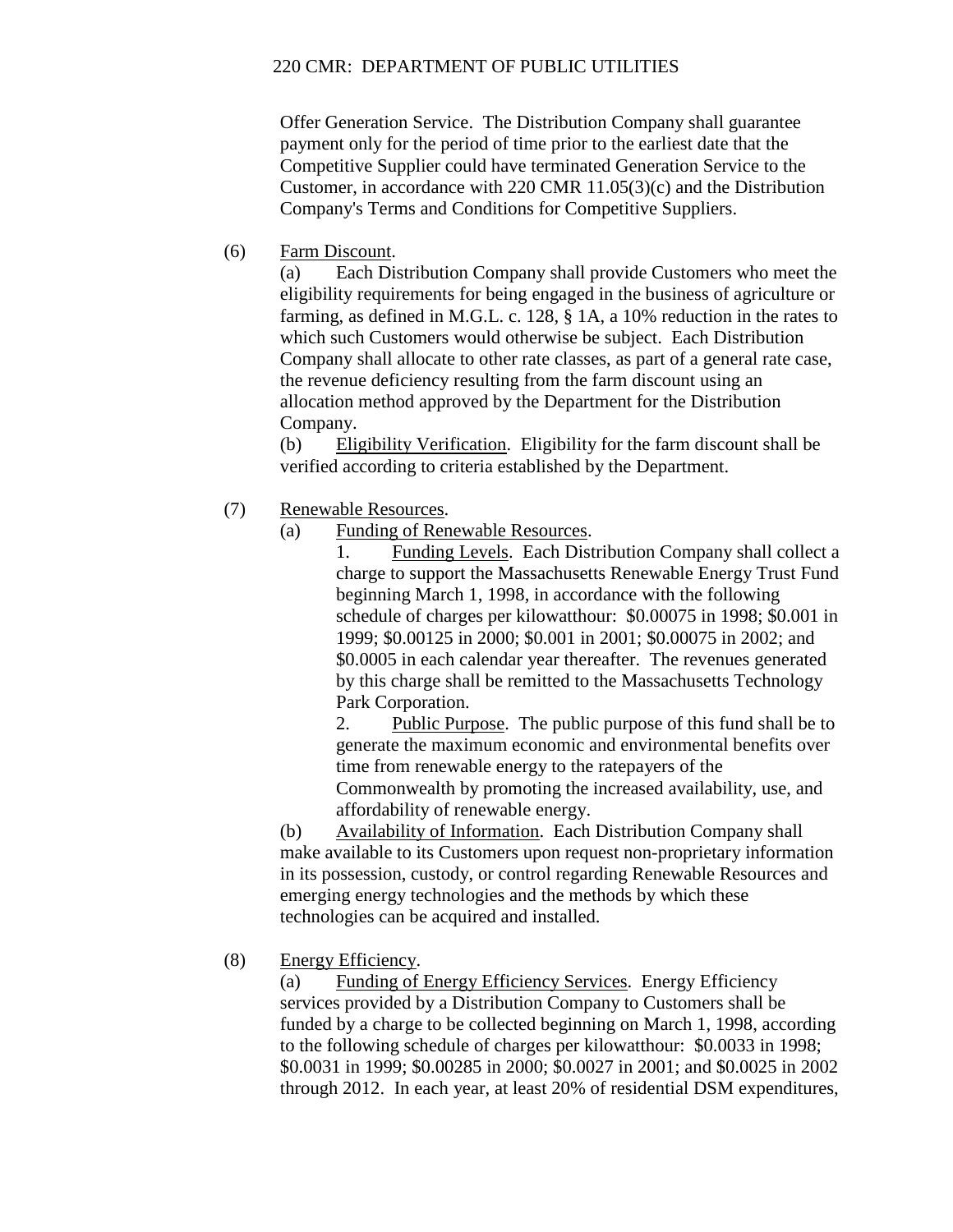and in no event less than 0.25 mills per kilowatthour, which charge shall also be continued in the years subsequent to 2002, shall be spent on comprehensive DSM programs and education for Low-income Customers. (b) Department Review. The Department shall review energy efficiency expenditures in accordance with M.G.L. c. 25A, § 11G.

(c) Availability of Information.

1. Each Distribution Company shall make available to its Customers upon request non-proprietary information in its possession, custody, or control regarding Energy Efficiency technologies, measures, or practices and the programs offered by the Distribution Company through which these technologies, measures, or practices can be installed or implemented.

2. Each Distribution Company shall make provisions to ensure confidentiality for those Customers who indicate that their Customer-specific Energy Efficiency information is to remain confidential.

(9) Standard Offer Generation Service and Default/Basic Generation Service. (a) Each Distribution Company shall have the obligation to provide Standard Offer Generation Service and Default/Basic Generation Service to Customers within its Service Territory who are not receiving Generation Service from a Competitive Supplier, consistent with the provisions set forth in 220 CMR 11.04(9)(b) and (c).

(b) Standard Offer Generation Service.

1. Term. Standard Offer Generation Service shall be available for a period of seven years after the Retail Access Date.

2. Availability.

a. Standard Offer Generation Service shall be available to each Customer within a Distribution Company's Service Territory who:

i. Was a Customer of the Distribution Company as of the Retail Access Date; and

ii. Has not received Generation Service from a Competitive Supplier since the Retail Access Date, except as provided in 220 CMR 11.04(9)(b)2.d.

b. A Customer receiving Standard Offer Generation Service shall be allowed to retain such service upon moving within a Distribution Company's Service Territory.

c. A Customer who moves into a Distribution Company's Service Territory after the Retail Access Date is not eligible to receive Standard Offer Generation Service, except that a Low-income Customer who moves into a Distribution Company's Service Territory after the Retail Access Date shall be eligible to receive Standard Offer Generation Service.

d. A Customer who has received Generation Service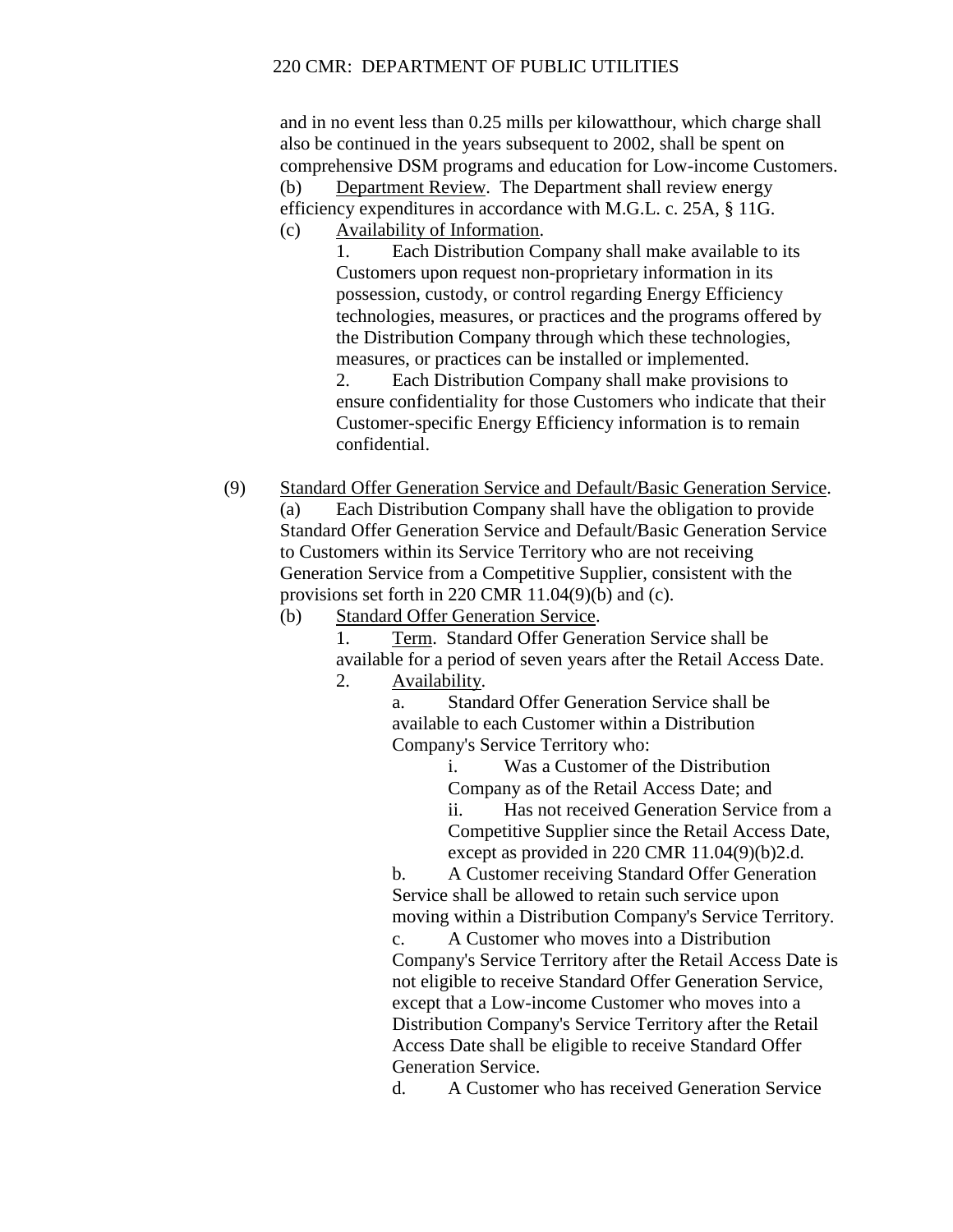from a Competitive Supplier since the Retail Access Date is not eligible to receive Standard Offer Generation Service, except that

> i. A Low-income Customer may receive Standard Offer Generation Service at any time, regardless of whether the Customer previously has received Generation Service from a Competitive Supplier;

ii. A residential or small commercial and industrial Customer who has received Generation Service from a Competitive Supplier since the Retail Access Date is eligible to receive Standard Offer Generation Service by so notifying the Distribution Company within 120 days of the date when the Customer first began to receive Generation Service from a Competitive Supplier, provided that such notification occurs during the first year following the Retail Access Date; and iii. A Customer who has received Generation Service pursuant to an agreement with a Public Aggregator is eligible to receive Standard Offer Generation Service by so notifying the Distribution Company within 180 days of the date when the Customer first began to receive Generation Service

3. Rates.

a. The initial rate(s) for Standard Offer Generation Service shall be set so that, when considered in conjunction with Customers' distribution, transmission, Renewable Resources, Energy Efficiency, and Transition Charges, Customers' average rates are reduced by not less than 10% from 1997 average rates, as determined by the Department. b. As of March 1, 1999, the rate(s) for Standard Offer Generation Service shall be set so that, when considered in conjunction with Customers' distribution, transmission, Renewable Resources, Energy Efficiency, and Transition Charges, Customers' average rates shall increase by not more than the rate of inflation, as determined by the Department.

through such agreement.

c. As of September 1, 1999, the rate(s) for Standard Offer Generation Service shall be set so that, when considered in conjunction with Customers' distribution, transmission, Renewable Resources, Energy Efficiency, and Transition Charges, Customers' average rates are reduced by at least 15% from 1997 average rates, as adjusted for inflation.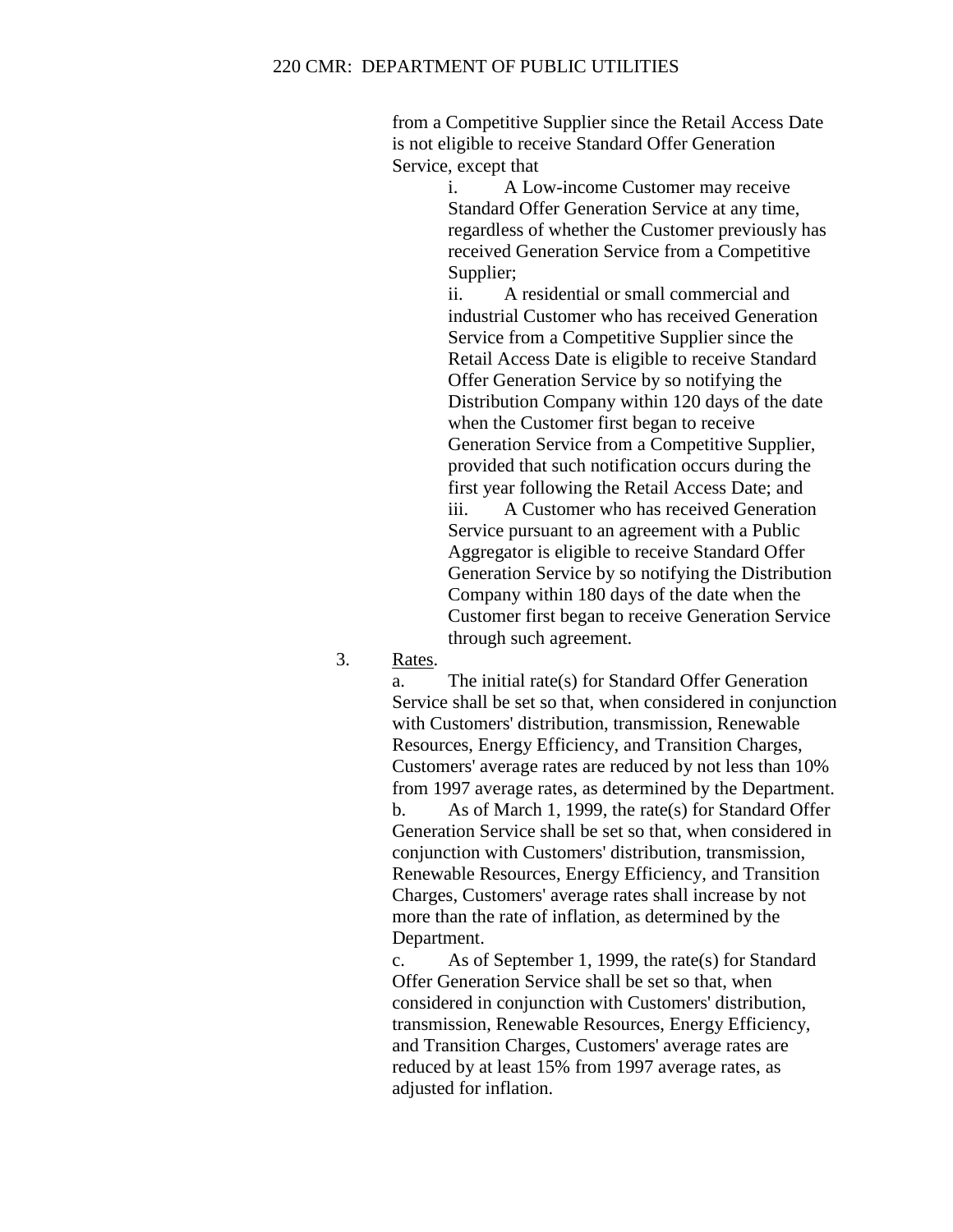d. A Distribution Company that is unable to meet the rate reductions set forth in 220 CMR 11.04(9)(b)3.a. and c. may petition the Department for relief pursuant to M.G.L. c.164, §  $1G(3)(c)$ .

e. Each Distribution Company shall file, for Department approval, the annual rates that Customers shall be charged for Standard Offer Generation Service for the seven-year period that this service will be available.

4. Procurement. Each Distribution Company shall procure electricity for Standard Offer Generation Service through competitive bidding, subject to review by the Department.

5. Terms and Conditions. Each Distribution Company shall file, for Department approval, a tariff for the provision of Standard Offer Generation Service. This tariff shall be consistent with the Model Tariff for Standard Offer Generation Service established by the Department.

## (c) Default/Basic Generation Service.

1. Availability. Default/Basic Generation Service shall be available to any Customer who is not receiving either Generation Service from a Competitive Supplier or Standard Offer Generation Service.

2. Rates.

a. The rate(s) for Default/Basic Generation Service shall be as established through competitive bidding, but in no case shall they exceed the average monthly market price for electricity, as determined by the Department.

b. Each Distribution Company shall offer a Default/Basic Generation Service rate option to Customers in which the rate remains constant for a period of up to six months.

c. Each Distribution Company shall file, for Department approval, the rates that Customers shall be charged for Default/Basic Generation Service.

3. Procurement. Each Distribution Company shall procure electricity for Default/Basic Generation Service through competitive bidding, subject to review by the Department. The provider of Default/Basic Generation Service shall be entitled to furnish a one-page insert in the Distribution Company Bill.

4. Terms and Conditions. Each Distribution Company shall file, for Department approval, a tariff for the provision of Default/Basic Generation Service. This tariff shall be consistent with the Model Tariff for Default/Basic Generation Service established by the Department.

(d) Fee. There shall be no fee for initiating or terminating Standard Offer Generation Service or Default/Basic Generation Service when the initiation or termination is made concurrent with a scheduled meter read,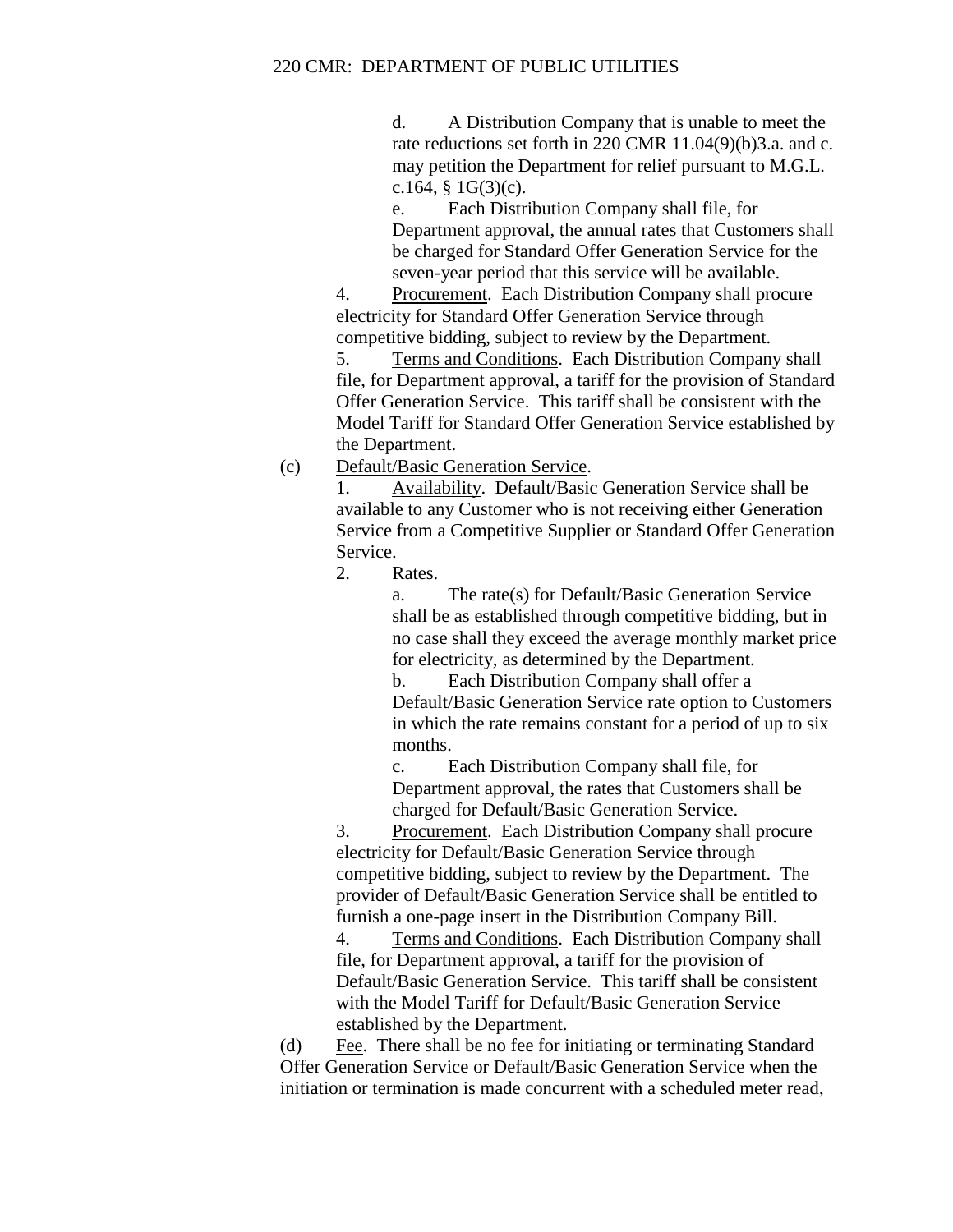or involuntary on the part of the Customer.

(e) Low-income Customers. Each Distribution Company shall make a determination whether a Low-income Customer shall be placed on Standard Offer Generation Service or Default/Basic Generation Service based on which service has the lower rate, unless otherwise requested by the Customer. This determination shall be made at the time the service is initiated.

(f) Terms and Conditions for Competitive Suppliers. Each Distribution Company shall file, for Department approval, terms and conditions that will govern the relationship between the Distribution Company and Competitive Suppliers providing Generation Service to Customers in the Distribution Company's Service Territory. These terms and conditions shall be consistent with the Model Terms and Conditions for Competitive Generation Service established by the Department.

# (10) Billing and Payment.

(a) Each Distribution Company shall bill its residential Customers in accordance with 220 CMR 25.00.

(b) Each Distribution Company shall issue a single Bill, reflecting Unbundled Rates, to each Customer in its Service Territory receiving Standard Offer Generation Service or Default /Basic Generation Service.

(c) Each Distribution Company shall offer two billing options to a Customer receiving Generation Service from a Competitive Supplier:

1. Passthrough billing, under which the Customer would receive one Bill for Distribution Service, Transmission Service (if appropriate), the Renewable Resources charge, the Energy Efficiency charge, and the Transition Charge from the Distribution Company and a second Bill from the Competitive Supplier for Generation Service and other services provided by the Competitive Supplier; and

2. Complete billing, under which the Customer would receive a single Bill from the Distribution Company for Distribution Service, Transmission Service (if appropriate), the Renewable Resources charge, the Energy Efficiency charge, the Transition Charge, and Generation Service provided by the Competitive Supplier.

(d) Each Distribution Company shall inform a Customer when Generation Service for the Customer has been initiated by a Competitive Supplier, along with information on how the Customer may file a complaint regarding an unauthorized initiation of Generation Service. This information shall be included on the first Distribution Company Bill rendered to the Customer after such initiation.

(e) Each Distribution Company may recover bad debt expenses associated with Distribution Service, Transmission Service, Standard Offer Generation Service, Default/Basic Generation Service, and guaranteed payments to Competitive Suppliers for Customers taking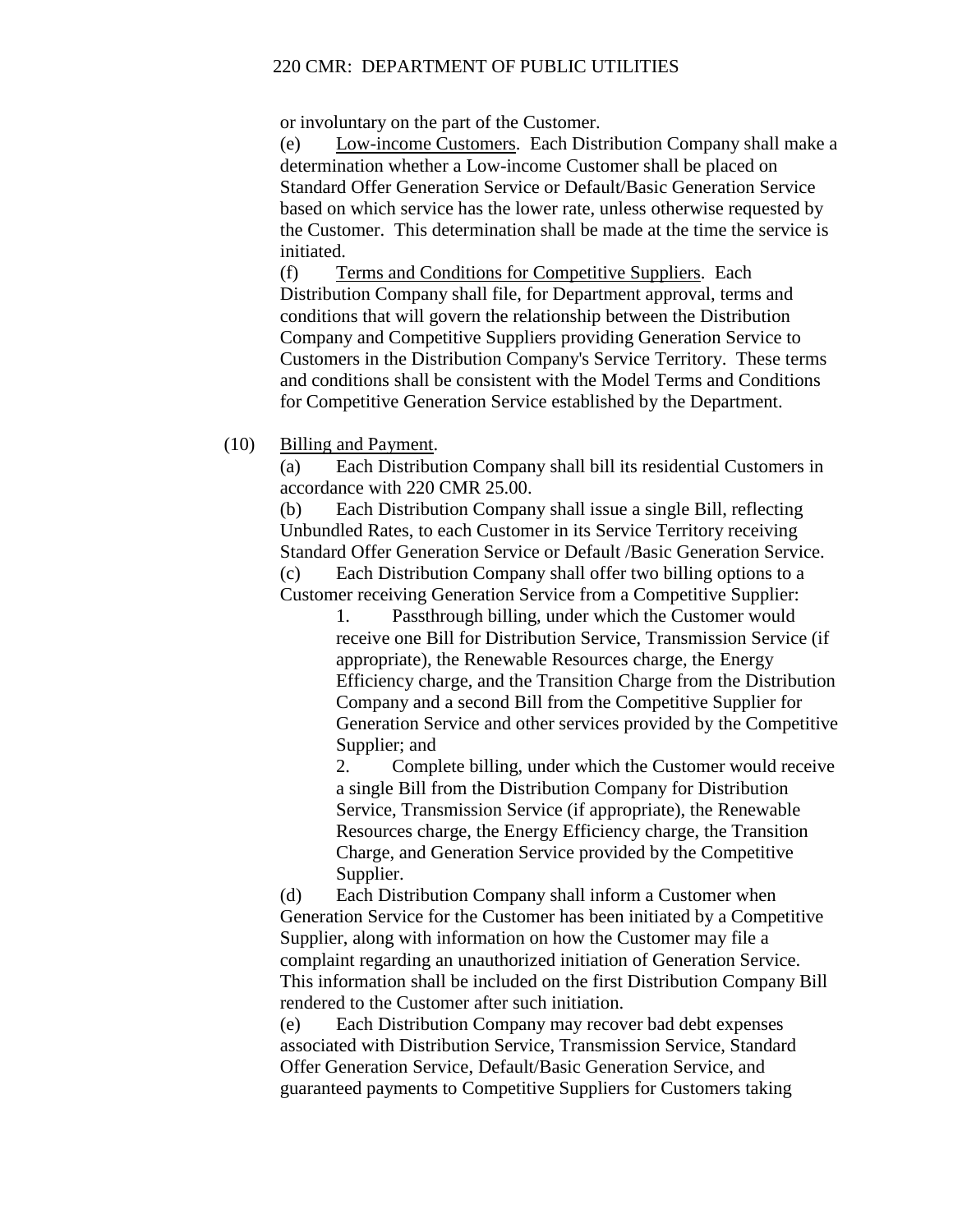service under the Company's Low-income Customer Tariff, incurred as a result of Customers' failure to pay. The amount and method of recovery of such expenses shall be established by the Department.

(f) Each Distribution Company may, as appropriate, require a security deposit from, and impose late payment charges on, commercial and industrial customers in accordance with 220 CMR 26.00.

(g) Each Distribution Company shall bill condominium common areas and facilities in accordance with 220 CMR 28.00.

# (11) Termination Protections.

(a) All residential Customers shall be protected from termination of Electric Service pursuant to 220 CMR 25.00.

(b) Each Distribution Company shall remain responsible for determining eligibility for termination protections pursuant to 220 CMR 25.00 and for administering such protections for Customers within its Service Territory.

(c) Each Distribution Company shall be prohibited from disconnecting or discontinuing Electric Service to a Customer for a disputed amount if that Customer has filed a complaint that is pending with the Department, in accordance with 220 CMR 25.02 and 220 CMR 11.07.

# (12) Disclosure of Customer Usage Information.

(a) Each Distribution Company shall be required to provide a Customer's historic usage information to Competitive Suppliers and Electricity Brokers that have received the required Customer authorization, as established in 220 CMR 11.05(4)(a). The type of usage information shall be as follows:

> 1. Demand Customers. For Customers that have been billed at least in part on a demand basis during the 36-month period prior to the release of information, the historic usage information shall include, for the most recent 12 months, the Energy consumption for each month, and the highest demand level for each month as well as the average monthly demand for the month. The Distribution Company shall indicate if any of the Energy and demand measurements were not based on actual recorded usage, and provide a description of the method used to determine the estimated measurements.

> 2. Energy-only Customers. For Customers that have been billed on an Energy-only basis during the 36-month period prior to the release of information, the historic usage information shall include the monthly Energy consumption for the most recent 12 months. The Distribution Company shall indicate if any of the Energy measurements were not based on actual recorded usage and provide a description of the method used to determine the estimated measurements.

(b) Each Distribution Company shall be required to provide a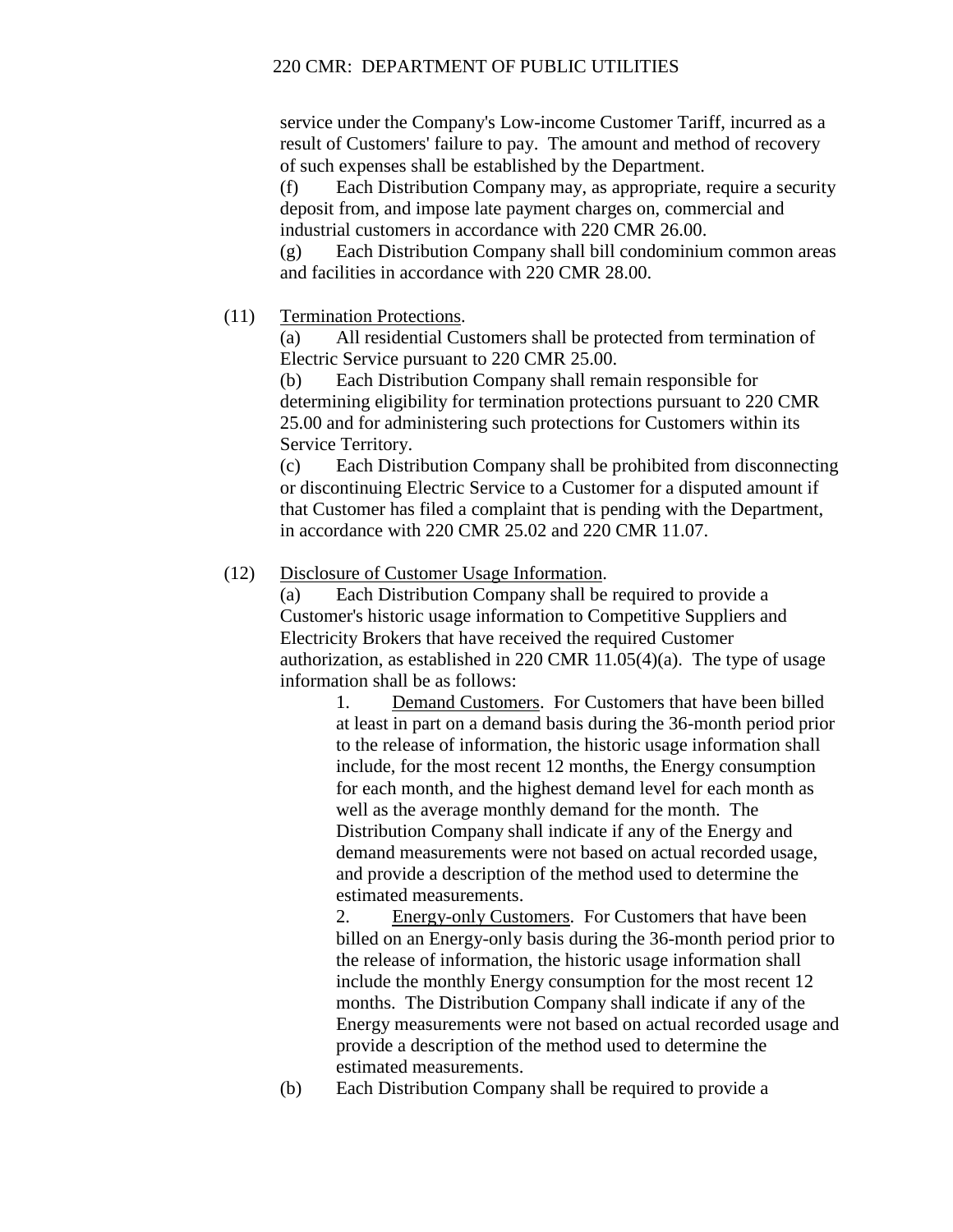Customer's historic usage information to the Customer, upon the Customer's request. Distribution Companies shall be required to exercise best efforts to furnish the data requested by the Customer on a timely basis. The Distribution Company shall indicate if any of the usage information was not based on actual recorded usage and provide a description of the method used to determine the estimated usage.

(13) Dispute Resolution. Disputes between a Customer and a Distribution Company shall be resolved in accordance with 220 CMR 25.00 and 220 CMR 11.07.

(14) Conducting Business with Unauthorized Entities. A Distribution Company may provide services associated with the provision of Generation Service only to entities that are licensed as a Competitive Supplier or Electricity Broker by the Department pursuant to 220 CMR 11.05(2).

(15) Dissemination of Information. Each Distribution Company shall produce information, in the form of a mailing, or other method approved by the Department, to inform consumers about available rebates, discounts, credits, and other cost-saving mechanisms that assist consumers in lowering utility bills. Each Distribution Company will disseminate this information no less than semi-annually, and consistent with a plan filed with the Department.

# 11.05: Competitive Supplier and Electricity Broker Requirements

(1) Purpose and Scope. The purpose of 220 CMR 11.05 is to establish the requirements applicable to all Competitive Suppliers and Electricity Brokers.

(2) Licensing Requirements.

(a) Scope. 220 CMR 11.05(2) governs application for initial license and for renewal of license.

(b) Information Filing Requirements. Before initiating service to Retail Customers, each Applicant shall apply for a license and shall file for review and approval with the Department's Secretary, in such form as is prescribed by the Secretary, a notarized document, signed by two officers of the Applicant, that includes the information identified in 220 CMR 11.05(2)(b)1. through 19., except that an Electricity Broker shall not be required to provide the information described in 220 CMR 11.05(2)(b)10. and 14.:

- 1. Legal name;
- 2. Business address;

3. A description of the company's form of ownership. If a corporation, association, or partnership:

- a. the name of the state where organized;
- b. the date of organization;
- c. a copy of the Articles of Organization or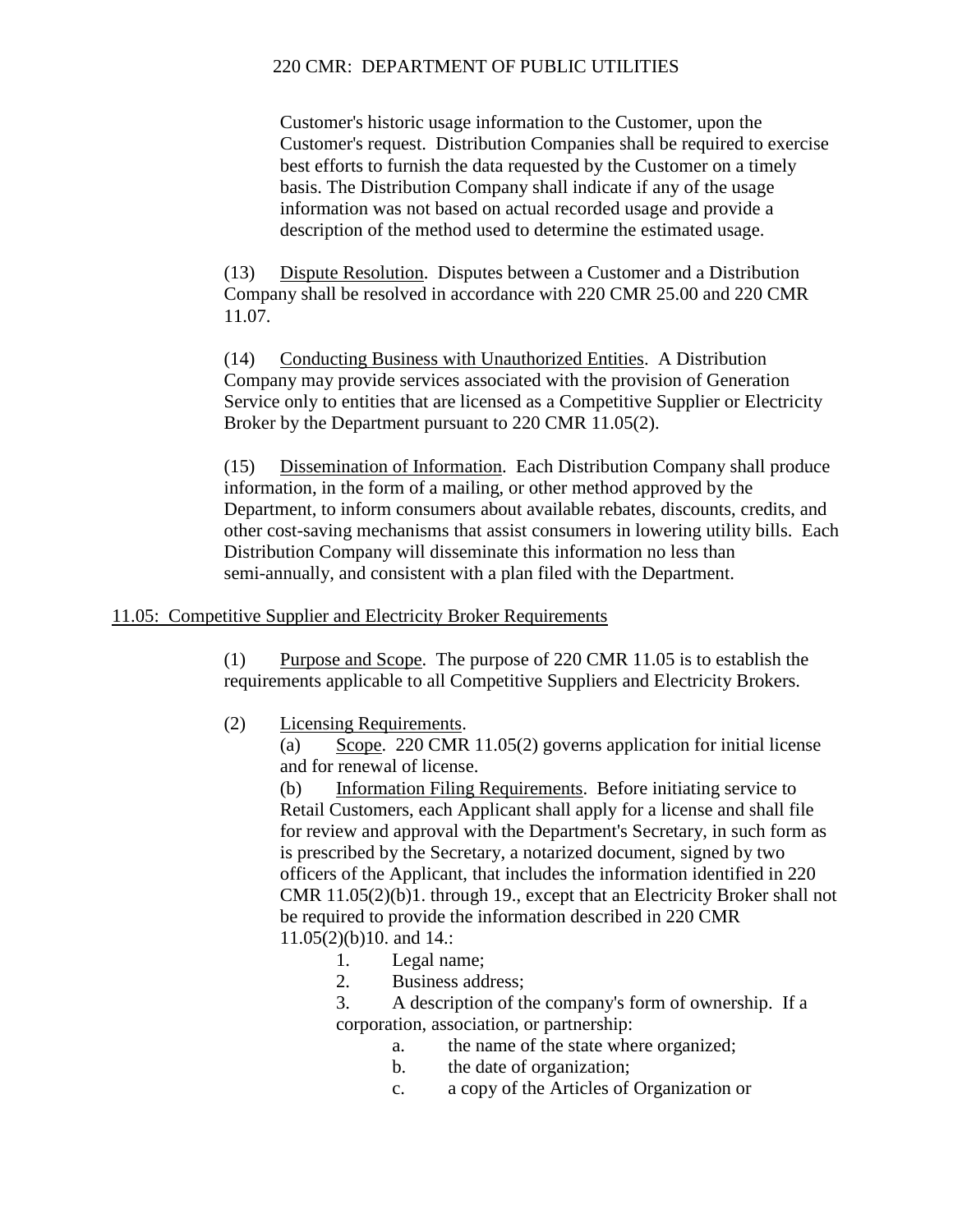Incorporation (filed with the Secretary of State under M.G.L. c. 156B or, if incorporated in another state, by the cognizant approving authority established by law) or Association, partnership agreement, or other similar document regarding legal organization;

d. by-laws; and

e. the name, address and title of each officer and director, partners, or other similar officers;

4. A statement (with appropriate citation to corporate articles or by-laws or other operative documents) that acting as a Competitive Supplier or Electricity Broker is not an *ultra vires*  purpose (beyond the scope) of the entity;

5. A summary of any history of bankruptcy, dissolution, merger or acquisition of the entity in the two calendar years immediately preceding application;

6. Name, title, and an 800 or toll-free telephone number of customer service department or contact person available to customers;

7. Name, title, and telephone number of regulatory contact person;

8. Name and address of Resident Agent for Service of Process in Massachusetts for purposes of M.G.L. c. 223A, § 3;

9. Brief description of the nature of business being conducted, including types of customers to be served and geographic area in which services are to be provided;

10. A statement that the Applicant will comply with 220 CMR 11.06;

11. Documentation regarding any valid purchased power contract between the Applicant, its Affiliates, its parent or subsidiary, and any electric company formed pursuant to the provisions of M.G.L. c. 164 including documentation that contracts approved by the Department on or before December 31, 1995, except contracts with facilities that burn trash to generate electricity, that are above-market are currently subject to renegotiation pursuant to the provisions of M.G.L. c. 164, §  $1(G)(d)(2)$ ;

12. Documentation of technical ability to generate or otherwise obtain and deliver electricity, or provide other proposed services;

13. Documentation of financial capability (such as the level of capitalization or corporate parent backing) to provide proposed services;

14. Documentation that the Competitive Supplier is a NEPOOL participant or will meet its transaction requirements through a contractual arrangement with a NEPOOL participant. Such documentation may satisfy the requirements set forth in 220 CMR 11.05(2)(b)12. and 13.;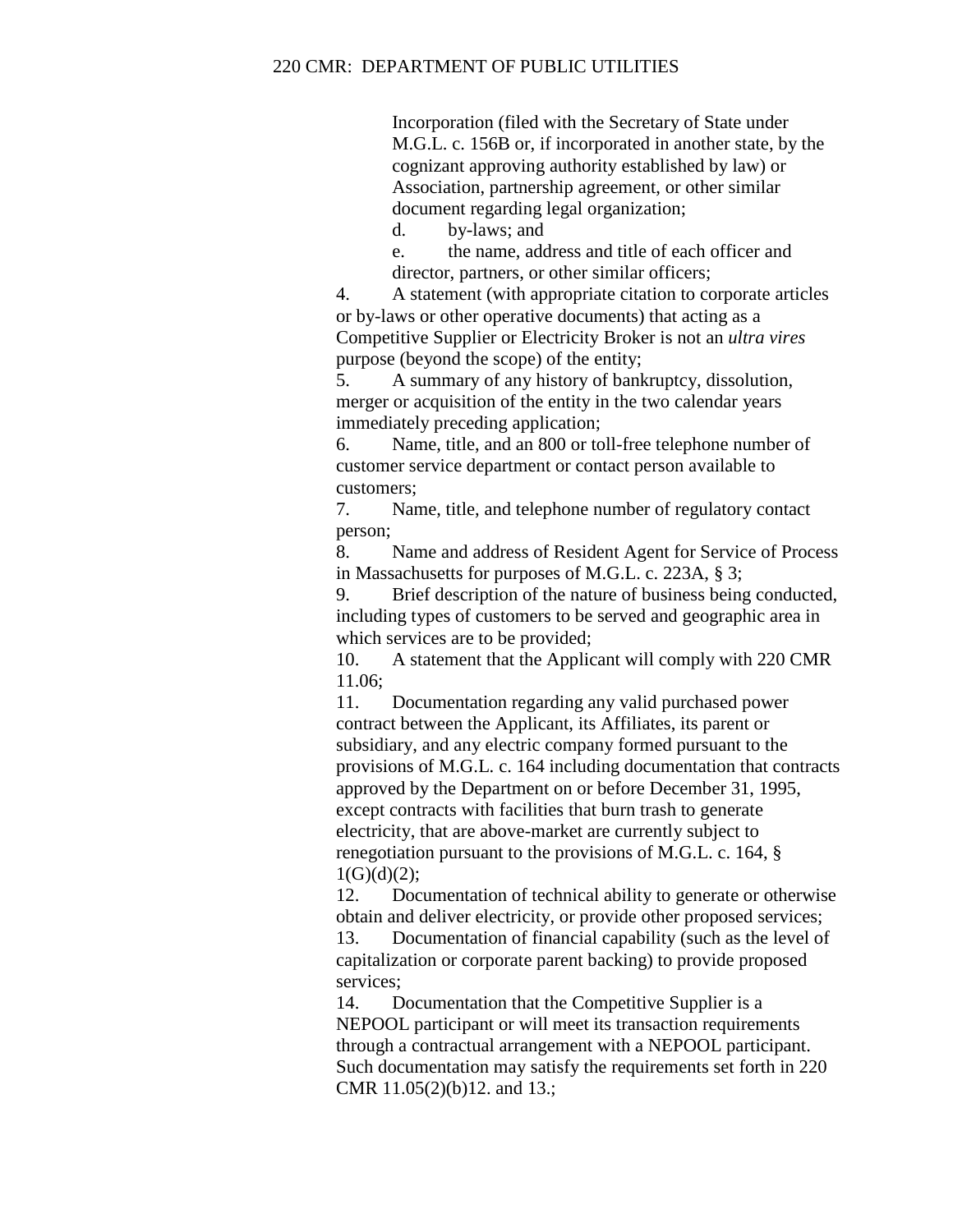15. Evidence or documentation of attendance at a Competitive Supplier training session to be sponsored by the Massachusetts Distribution Companies, as set forth in the Electronic Business Transaction Standards Working Group Report, as amended from time to time, on file with the Department;

16. One sample Bill demonstrating the Applicant's familiarity with 220 CMR 11.05 from each Competitive Supplier that plans to bill Retail Customers in accordance with the passthrough billing option, as set forth in 220 CMR 11.04(10)(c);

17. A statement whether any director, officer, or other similar official has in the five years immediately preceding application been convicted of a felony as defined by M.G.L. c. 274, § 1, or the equivalent law of any other jurisdiction, involving business fraud, or held liable for any antitrust violation pursuant to M.G.L. c. 93, c. 93A or the equivalent law of any other jurisdiction and whether the applicant business entity has itself been held liable for business fraud or antitrust violation (including the date and place of conviction or verdict, and nature of offense found);

18. Declaration under penalties of perjury pursuant to M.G.L. c. 268, § 6, that all statements made in the application are true and complete. The declaration shall include evidence that the declarants are authorized as agents of the Applicant to apply for license on its behalf; and

19. A statement demonstrating the Applicant's familiarity with 220 CMR 11.07(4) and the sample statement that will be provided to the customer in writing at the time service is initiated to notify customers of the availability of mediation for disputes greater than \$100 as required by M.G.L. c. 164, § 1F(2).

Applicants are required to file an original application by paper copy, along with an electronic copy. Within 30 days of any material or organic (M.G.L. c. 156B) change in the information required, the Applicant shall file updated information with the Department. The Applicant also shall file an updated application annually. If there has been no material or organic change to the relevant information, an Applicant may submit an updated application indicating that there has been no change since the previous application. Any Applicant who knowingly submits misleading, incomplete, or inaccurate information may be penalized in accordance with M.G.L. c. 164, § 1F(7) and 220 CMR 11.05(2).

(c) Fees. Each Applicant shall pay an annual filing fee of \$100 to the Department.

(d) Department Review. The Department will review the information described in 220 CMR 11.05(2). The Department will inform the Applicant within 20 business days of submission of a complete application whether the licensing application has been approved or rejected. Approved license applications will be valid for one year from the date of approval.

(e) Information Disclosure. As a condition of maintaining or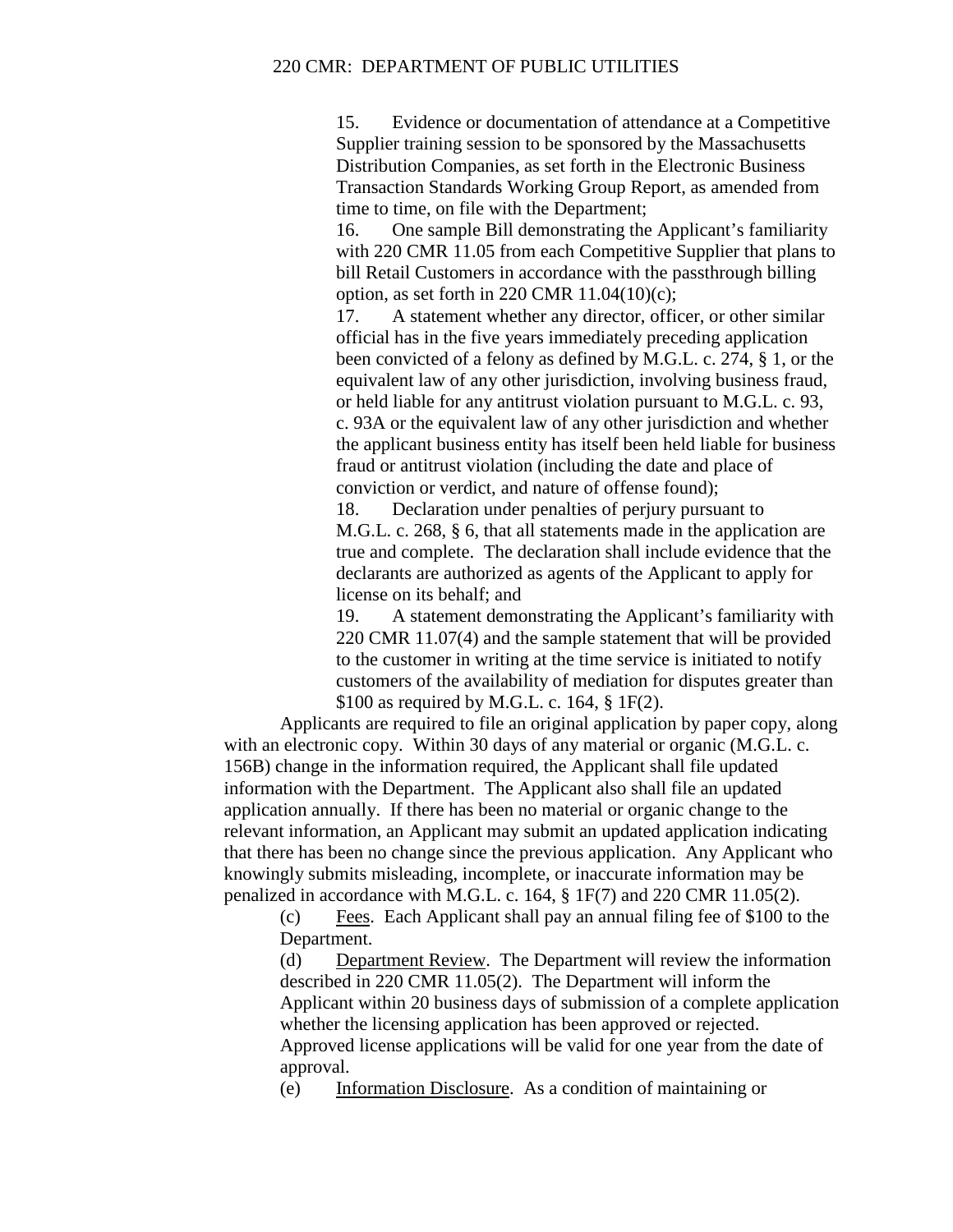renewing a license, each Competitive Supplier shall comply with the requirements of M.G.L. c. 164 and 220 CMR 11.06. Failure to comply with .M.G.L. c. 164 and 220 CMR 11.00 may result in suspension, revocation, or non-renewal of the Applicant's license following a hearing before the Department in conformance with M.G.L. c. 30A.

(3) Billing and Termination of Generation Service Requirements. Each Competitive Supplier shall comply with the Department's regulations set forth in 220 CMR 25.00: *Billing and Termination Procedures of the Department of Public Utilities*, 27.00*: Elimination of the Practice of Gas and Electric Companies of Requiring a Deposit from Residential Customers as a Condition to Furnishing Utility Service*, 28.00: *Billing Regulations for Condominiums*, and 29.00*: Billing Procedures for Residential Rental Property Owners Cited for Violation of the State Sanitary Code 105 CMR 410.354 or CMR 410.254* as follows:

(a) Each Bill for Generation Service shall, at a minimum, separately identify:

1. Electricity consumption, and indicate whether the consumption was based on actual recorded usage or estimated usage;

2. The pricing structure by which the Customer will be billed, as shown on the Customer's Terms of Service, as described in 220 CMR 11.06(3);

3. The total charge for Generation Service;

4. The total charge for Transmission Service, when applicable.

(b) A Competitive Supplier that bills a Retail Customer in accordance with the passthrough billing option described in 220 CMR 11.04(10)(c), may issue a Bill less frequently than the billing period defined in a Distribution Company's terms and conditions for Distribution Service provided that the Bill includes electricity consumption information for each billing period and indicates whether the consumption for each billing period was based on actual recorded usage or estimated usage

(c) A Bill for Generation Service provided to a residential Retail Customer shall not be considered "due" under 220 CMR 11.00 in less than 45 days from receipt. In those instances when a Competitive Supplier issues a Bill less frequently than the billing period defined in a Distribution Company's terms and conditions for Distribution Service, pursuant to 220 CMR 11.05(3)(b), the Bill shall not be considered "due" in less time than has elapsed between receipt of the current Bill and receipt of the previous Bill from the Competitive Supplier. No disputed portion of the Bill shall be considered "due" if the Customer has filed a complaint that is pending with the Department, in accordance with 220 CMR 25.00 and 220 CMR 11.07.

(d) A Competitive Supplier may terminate Generation Service to a residential Retail Customer during the term of service only if a Bill is not paid within 48 days from receipt, or such longer time as may be permitted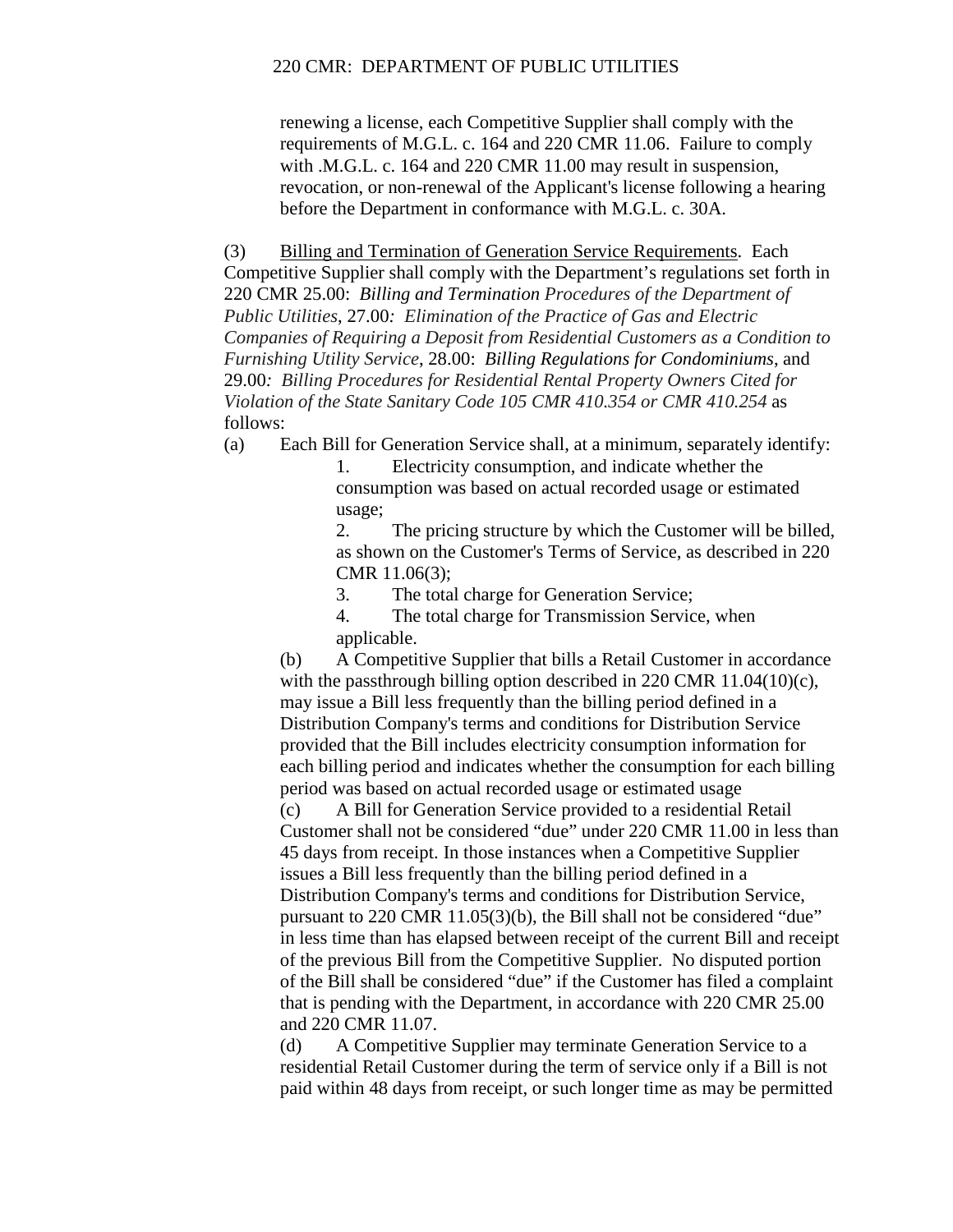by 220 CMR 11.05(3)(c). Prior to termination of Generation Service, the Competitive Supplier shall render a second request for payment not earlier than 27 days after the rendering of the Bill (*i.e.*, the first request for payment). The second request for payment shall state the Competitive Supplier's intention to terminate Generation Service on a date not earlier than 48 days after the Customer's receipt of the Bill. The Competitive Supplier shall render a final notice of termination not earlier than 45 days after the Customer's receipt of the Bill. Such notice shall be rendered at least 72 hours, but in no event more than 14 days, prior to termination of Generation Service. The Competitive Supplier may terminate Generation Service if the Bill remains unpaid on the indicated termination date, except that a Competitive Supplier may not terminate Generation Service to a Customer if the unpaid Bill is the subject of a dispute resolution, in accordance with 220 CMR 25.00 and 220 CMR 11.07.

(e) A Competitive Supplier may terminate Generation Service at the end of the term of the contract for Generation Service.

(f) A Competitive Supplier must notify a Customer of termination of Generation Service at least ten days before termination, when such termination is due to reasons other than non-payment. Such notice must be in writing, addressed to the customer's billing address, and mailed firstclass.

(4) Customer Authorization Requirements.

(a) Release of Customer Usage Information. Each Competitive Supplier or Electricity Broker must obtain verification that a Customer has affirmatively chosen to allow the release of the Customer's historic usage information to the Competitive Supplier or Electricity Broker, in accordance with  $220$  CMR  $11.05(4)$ (c).

(b) Initiation of Service by a Competitive Supplier or Electricity Broker.

1. Competitive Supplier. Each Competitive Supplier must obtain verification that each Customer choosing that Competitive Supplier has affirmatively chosen such entity, in accordance with 220 CMR 11.05(4)(c). No Competitive Supplier may initiate Generation Service to a Customer without first obtaining said affirmative choice from the Customer.

2. Electricity Broker. An Electricity Broker must obtain verification that each Customer choosing that Electricity Broker has affirmatively chosen to allow the Electricity Broker to represent the Customer for the purposes of selecting a Competitive Supplier on behalf of the Customer. Such affirmative choice shall be in accordance with 220 CMR 11.05(4)(c).

(c) Affirmative Choice. For the purposes of 220 CMR 11.00, the term "affirmative choice" may be evidenced by a customer-signed Letter of Authorization, Third-party Verification, or the completion of a toll-free call made by the Customer to an independent third party operating in a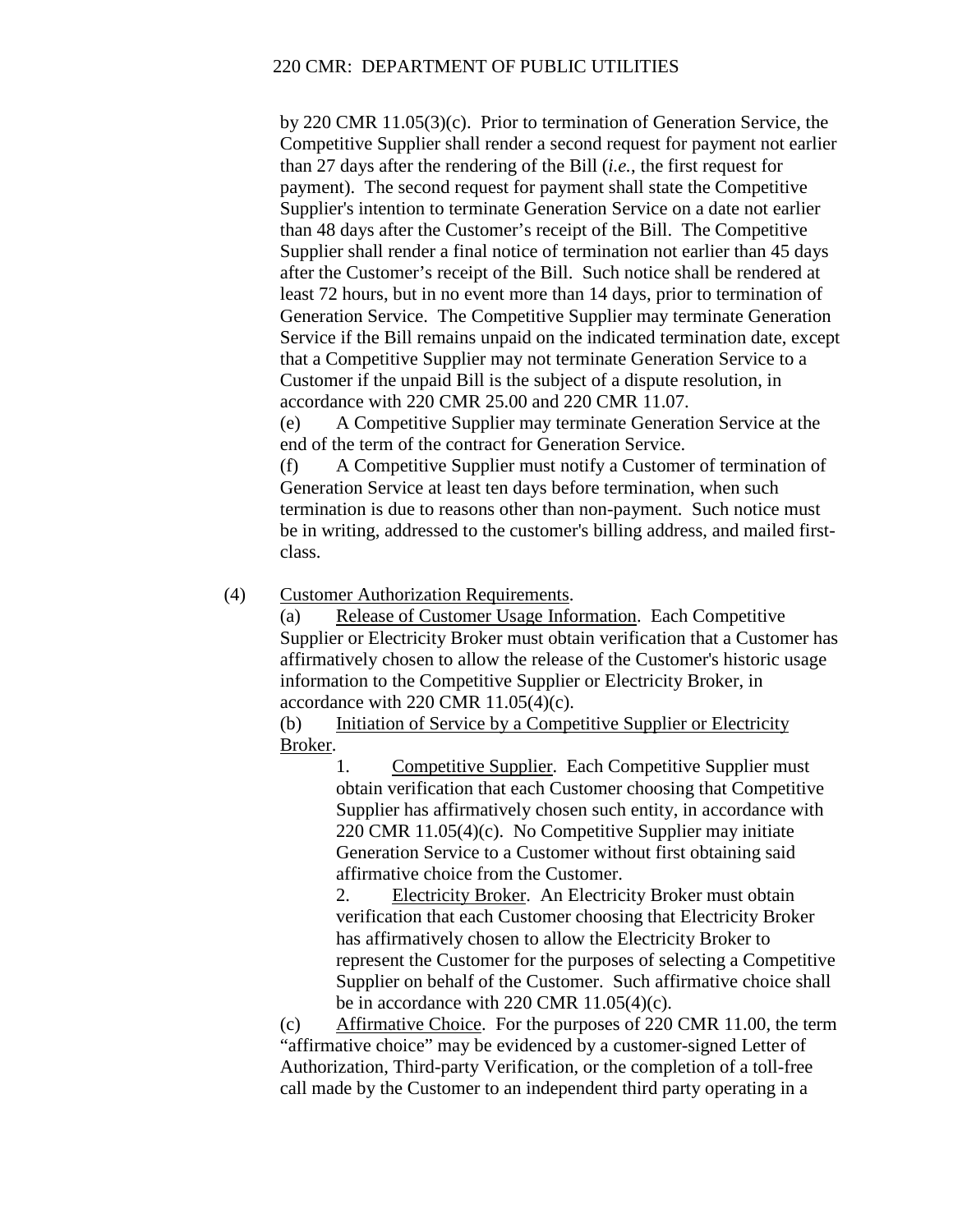location physically separate from the telemarketing representative who has obtained the Customer's initial oral authorization to change to a new Competitive Supplier.

1. Letter of Authorization. For the purposes of 220 CMR 11.05, the term "Letter of Authorization" means an easily separable document whose sole purpose is to authorize a Competitive Supplier to initiate Generation Service for a Customer or an Electricity Broker to represent the Customer for the purposes of selecting a Competitive Supplier on behalf of the Customer. The Letter of Authorization must be signed and dated by the Customer and must conform to the specifications in M.G.L. c. 164, § 1F(8)(a).

2. Third-party Verification. For the purposes of 220 CMR 11.00, the term "Third-party Verification" means an appropriately qualified and independent third party operating in a location physically separate from the telemarketing representative who has obtained the Customer's oral authorization to change to a new Competitive Supplier, such authorization to include appropriate verification data, such as the Customer's date of birth and social security number or other voluntarily submitted information; provided, however, any such information or data in the possession of the third party verifier or the marketing company shall not be used, in any instance, for commercial or other marketing purposes, and shall not be sold, delivered, or shared with any other party for such purposes.

(d) Rescission Period. A Competitive Supplier may not initiate Generation Service to a Customer choosing the Competitive Supplier prior to midnight on the third day following the Customer's receipt of a written confirmation of an agreement to purchase electricity and a statement entitled "Terms of Service," as described in 220 CMR 11.06(3), during which period the Customer shall have the right to rescind, without charge or penalty, his affirmative choice of Competitive Supplier.

(5) Conducting Business with Unauthorized Entities. A Competitive Supplier may not use the services of any entity to facilitate or otherwise arrange for the purchase and sale of electricity to Retail Customers, unless such entity has been licensed as an Electricity Broker by the Department pursuant to 220 CMR 11.05(2).

(6) Security Deposits and Late Payment Charges. A Competitive Supplier or Electricity Broker shall be precluded from requiring security deposits or assessing late payment charges from Retail Customers except as specifically provided for in 220 CMR 26.00.

11.06: Information Disclosure Requirements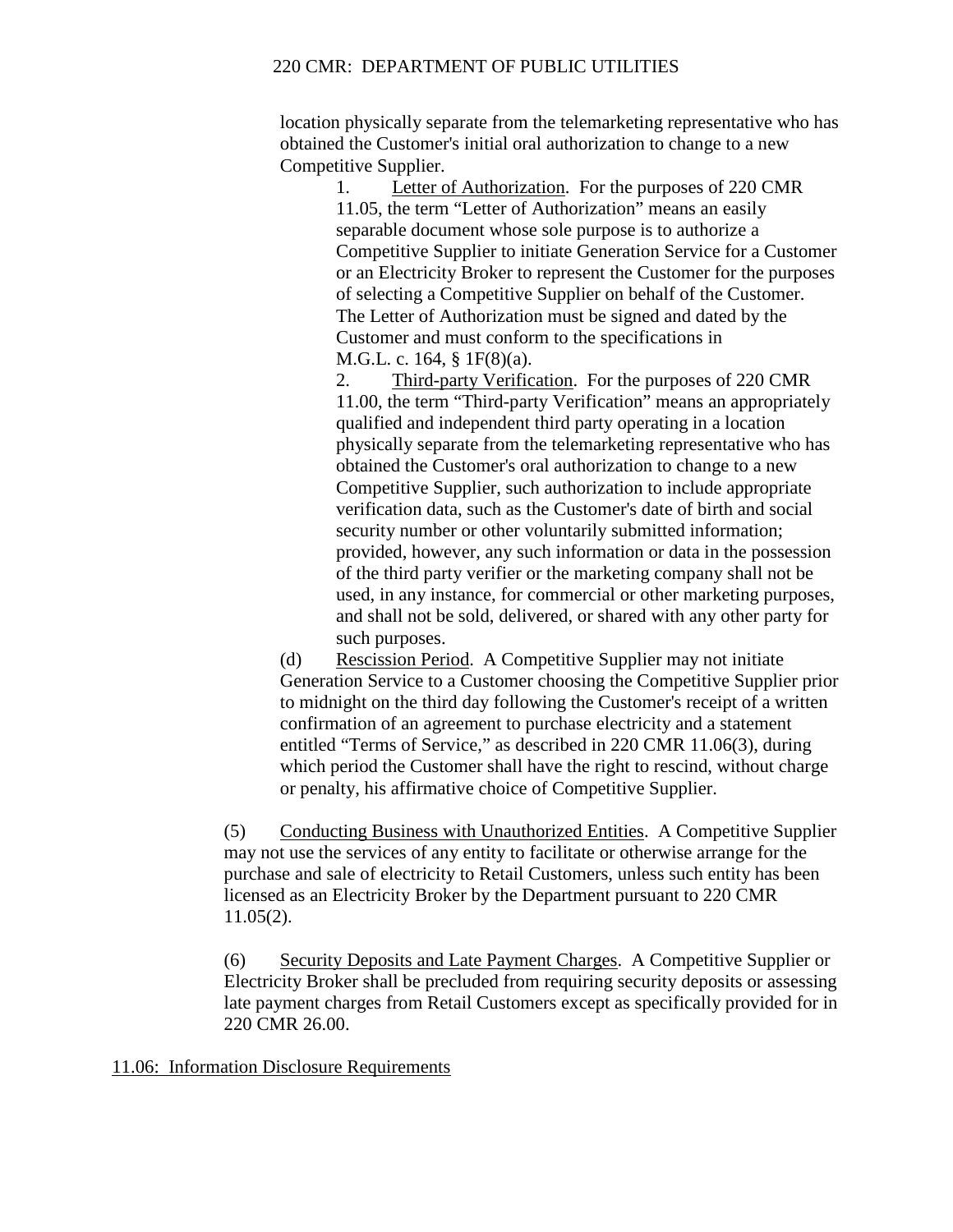(1) Purpose and Scope.

(a) Purpose. The purpose of 220 CMR 11.06 is to ensure that Customers are presented with consistent information by which to evaluate services offered by Competitive Suppliers and Distribution Companies. (b) Scope. 220 CMR 11.06 applies to all Competitive Suppliers and to Distribution Companies as specified in 220 CMR 11.06.

# (2) Information Disclosure Label.

(a) Each Competitive Supplier and each Distribution Company providing Standard Offer Generation Service or Default/Basic Generation Service shall prepare information on a label, or labels, for Retail Customers in a consistent format, as determined by the Department. Such label, or labels, shall be a condition of licensure for Competitive Suppliers pursuant to 220 CMR 11.05(2)(e). The label, or labels, shall present information in accordance with 220 CMR  $11.06(2)(b)$  through  $11.06(2)(e)$ , and shall conform to all applicable rules and regulations of the Attorney General (940 CMR 19.00: *Retail Marketing and Sale of Electricity*). The label, or labels, shall be distributed in accordance with 220 CMR 11.06(4) beginning on September 1, 1998.

(b) Price to be Charged and Price Variability. A label shall present the price of Generation Service, Standard Offer Generation Service or Default/Basic Generation Service, as an average unit price in cents per kilowatthour as measured at the customer meter over the course of an annualized period, regardless of actual price structure. This unit price shall not include charges associated with Distribution Service, other Department regulated services, or other non-generation products or services except as provided in 220 CMR 11.06(2). The label shall contain the following information on average price and price variability.

1. Average Price Information.

a. Average prices shall be shown for four levels of use. The average price for each usage level shall be the total charge for Generation Service, Standard Offer Generation Service or Default/Basic Generation Service for the specified usage level, divided by the kilowatthours for the particular usage level. Average prices shall be rounded to the nearest 1/10 of a cent per kilowatthour.

i. Residential. Average prices for residential consumers shall be shown for usage levels of 250, 500, 1000 and 2000 kilowatthours per month.

ii. Commercial. Average prices for commercial consumers shall be shown for 1,000, 10,000, 20,000 and 40,000 kilowatthours per month.

b. Average prices for time-of-use and seasonal price structures shall be based on New England-wide load profiles.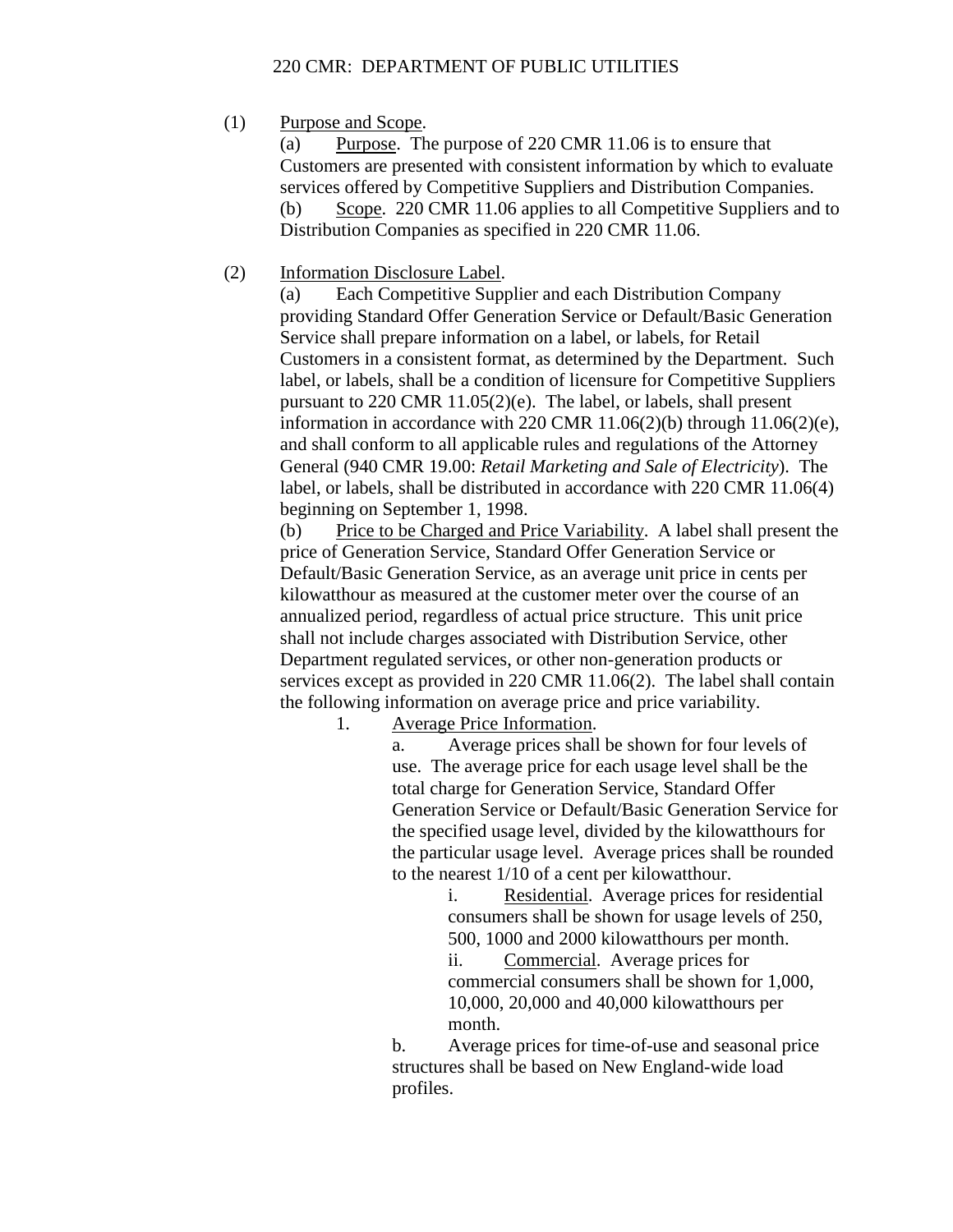c. Average prices for service tied to spot or other variable prices shall be shown based on the average prices that would have been charged in the last month of the prior quarter.

d. Bundled Generation Service. Competitive Suppliers that offer Generation Service where electricity is bundled with any other product or service may display the charge for Generation Service as one of the following:

> i. The average price for which the Retail Customer can purchase unbundled Generation Service from the Competitive Supplier, or ii. An average price, assuming the entire price of the bundled service is attributable to electricity. If this option is selected the label may include a statement, in the same font size as subheadings, that identifies what is included in the average price, or iii. For any generation offering that includes Energy Efficiency measures, and that includes an explicit guarantee of annual Bill savings to result from such measures, an average unit price that reflects the guaranteed reduction of customer Bills and all costs to be charged to customers for provision or installation of such measures over the contract term.

e. Inducements. Average prices shall not reflect any adjustment for cash or non-cash sales inducements except as provided elsewhere in 220 CMR 11.00.

2. Price Variability Information. If average prices vary by time of use or by volume, a subheading shall be printed below the average prices stating one or both of the following:

a. If average prices vary by time of use, including seasonal prices, the statement shall read "Your average electricity price will vary according to when and how much electricity you use. See your most recent bill for your monthly use and the Terms of Service or your bill for actual prices."

b. If average prices vary only by volume of sales, including prices that have a fixed charge and a flat energy charge, the statement shall read "Your average generation price will vary according to how much electricity you use. See your most recent bill for your monthly use and the Terms of Service or your bill for actual prices."

(c) Customer Service Information. The label shall contain a toll-free number for customer service and complaints.

(d) Fuel, Emissions, and Labor Characteristics. The label shall contain information on the fuel mix, emissions, and labor characteristics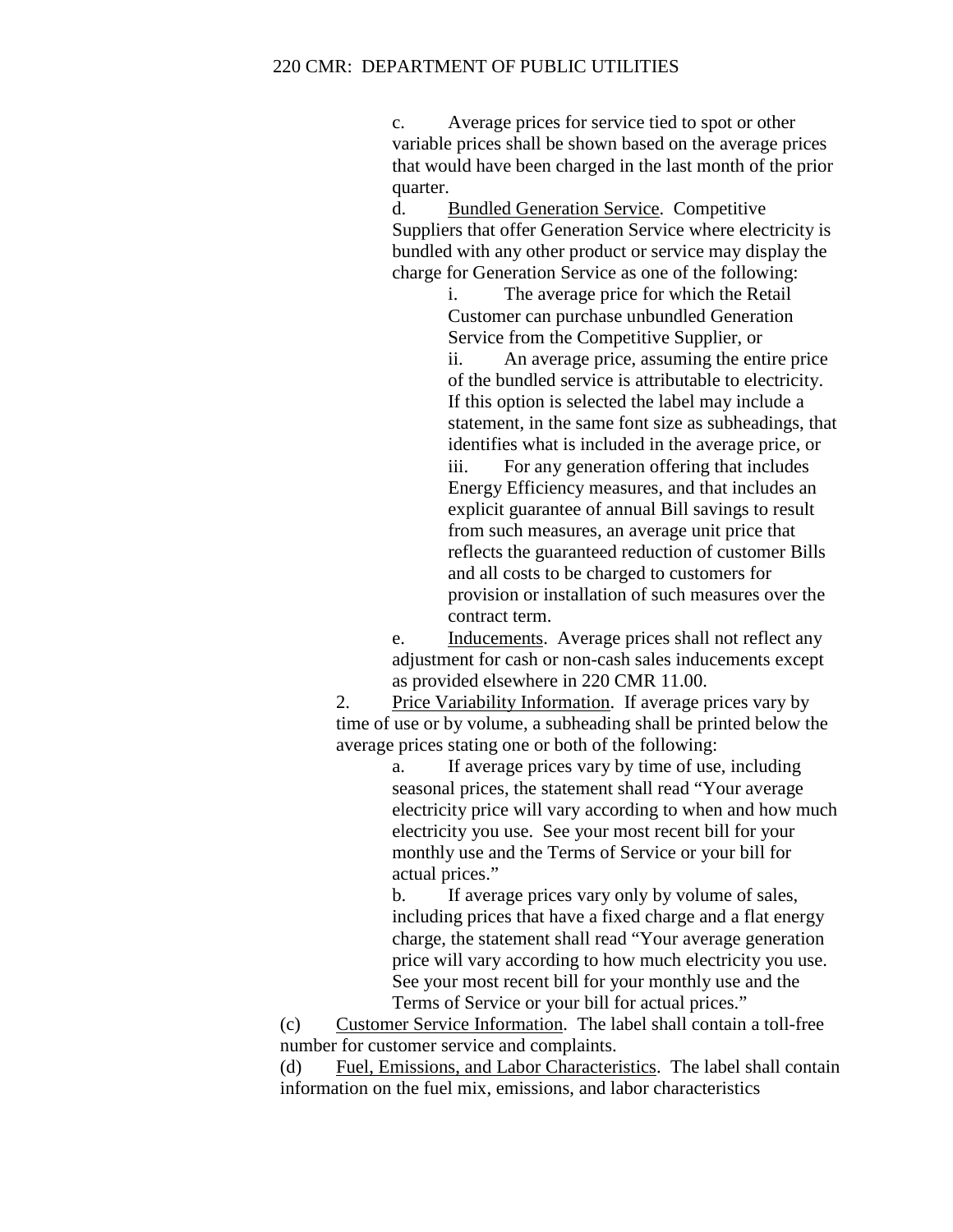associated with the Competitive Supplier's company resource portfolio, a product or segment of the Competitive Supplier's company resource portfolio, or the company resource portfolio used in the provision of Standard Offer Generation Service or Default/Basic Generation Service, as provided in 220 CMR 11.06.

1. Determining the Company Resource Portfolio.

a. Company Resource Portfolio. The company resource portfolio shall derive from quarterly determinations of the resources used by a Competitive Supplier to meet its load obligations in New England over the label reporting period. Such generating resources shall reflect resources as discussed in 220 CMR 11.06(2)(d)1.b. through f. The company resource portfolio shall be determined using market settlement data or equivalent data provided by the Independent System Operator. Company resource portfolio information shall be updated on a quarterly basis.

b. Label Reporting Period. The label reporting period shall be the most recent one-year period prior to the quarter for which resource portfolio information has been updated with the following exceptions:

> i. If a Competitive Supplier has operated for less than a full year, but more than three months, the Competitive Supplier shall rely on the historic information that is available for the portion of the year that the Competitive Supplier has operated.

> ii. If a Competitive Supplier has operated for less than three months, the Competitive Supplier shall rely on a reasonable estimate of its company resource portfolio based on the Competitive Supplier's unit entitlements or contracts that specify the associated generation units and the average regional system mix.

c. Known Resources. Where the company resource portfolio includes kilowatthours that are associated with specific generating units in which the Competitive Supplier holds, or is assigned, unit entitlements or contracts that specify the associated generation units, such kilowatthours shall be deemed to derive from known resources. Where a Competitive Supplier holds, or is assigned, and can verify a contract for the output from a facility of one megawatt or less, which is not reflected in market settlement data from the Independent System Operator, the Competitive Supplier may include such resource in its company resource portfolio. For the purpose of determining fuel mix, emissions, and labor characteristics required by 220 CMR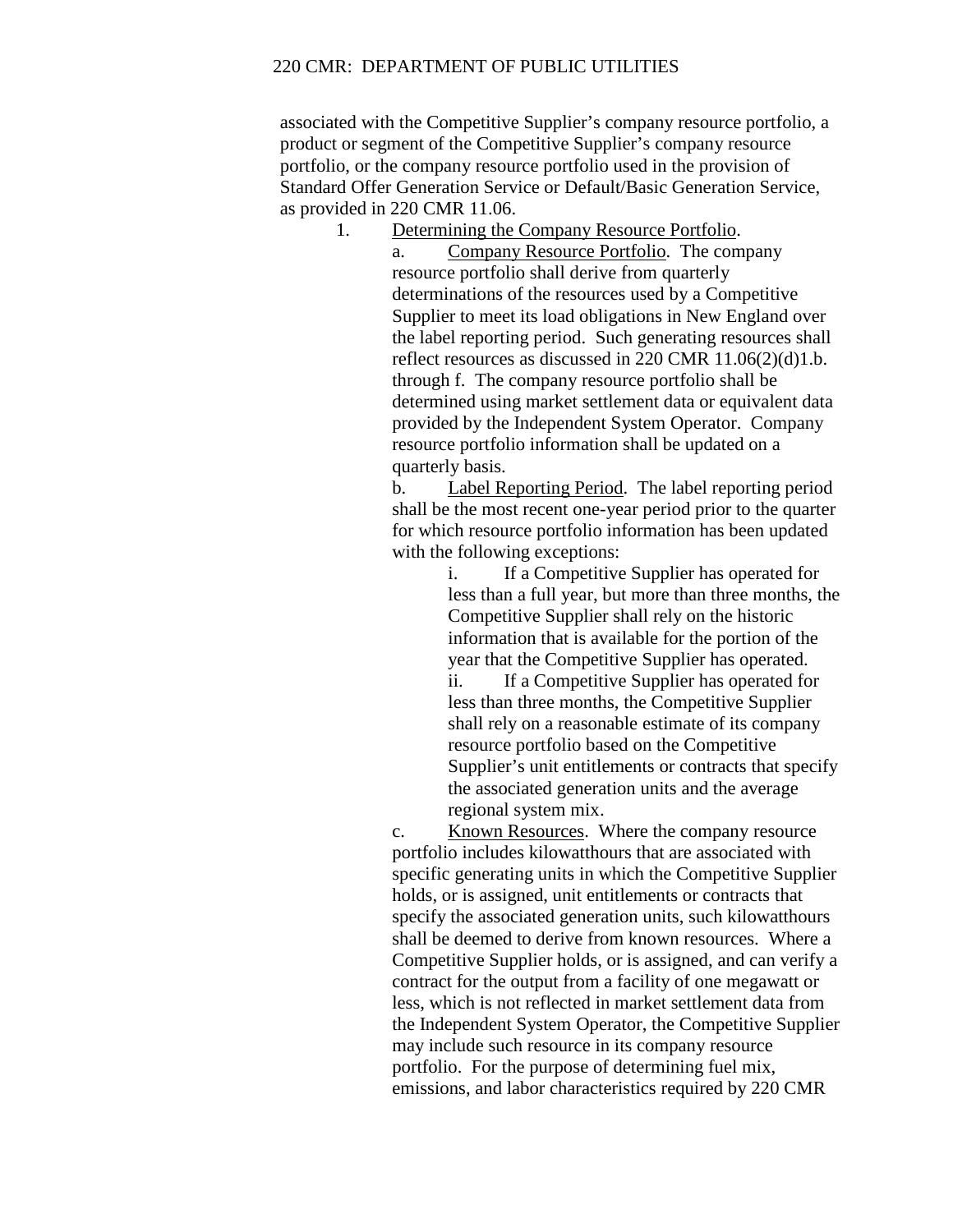11.06(2)(d)4. through 6., kilowatthours from known resources shall be ascribed the characteristics of the associated generating units.

d. System Power. Where the company resource portfolio includes kilowatthours that are not associated with known resources determined in accordance with 220 CMR 11.06(2)(d)1.c., such kilowatthours shall be deemed to derive from system power. For the purpose of determining fuel mix and emissions in accordance with 220 CMR 11.06(2)(d)4. and 5., kilowatthours from system power shall be ascribed the characteristics of the residual system mix. The residual system mix shall be the mix of generating resources in New England net of known resources. Until such time as data are available on the residual system mix, system power shall be ascribed the characteristics of the average regional system mix.

e. Imports. Where the company resource portfolio includes kilowatthours that are associated with imports to New England, such kilowatthours shall be called "imports" for the purposes of disclosing fuel mix. For the purpose of disclosing emissions, imports shall be ascribed representative emissions rates as determined in consultation with the Massachusetts Department of Environmental Protection. Until such time as said representative emissions rates are determined, kilowatthours associated with such imports shall be ascribed the same characteristics as system power.

f. Energy Storage Facilities. Where the resource portfolio includes kilowatthours that are associated with energy storage facilities, such kilowatthours shall be deemed system power and shall be ascribed the same characteristics as system power. The characteristics disclosed shall include any losses incurred as a result of storage.

2. Determining Products or Segments of a Competitive Supplier's Company Resource Portfolio. For the purpose of developing information disclosure labels for distribution to Retail Customers pursuant to 220 CMR 11.06(4), a Competitive Supplier may disaggregate its company resource portfolio, as determined in accordance with 220 CMR  $11.06(2)(d)1$ ., into segments, or products, under the following conditions:

> a. Disaggregation of the Competitive Supplier's company resource portfolio into segments is verified by the Independent System Operator, or, prior to March 1, 1999, by an independent auditor; and

b. The Competitive Supplier provides an annual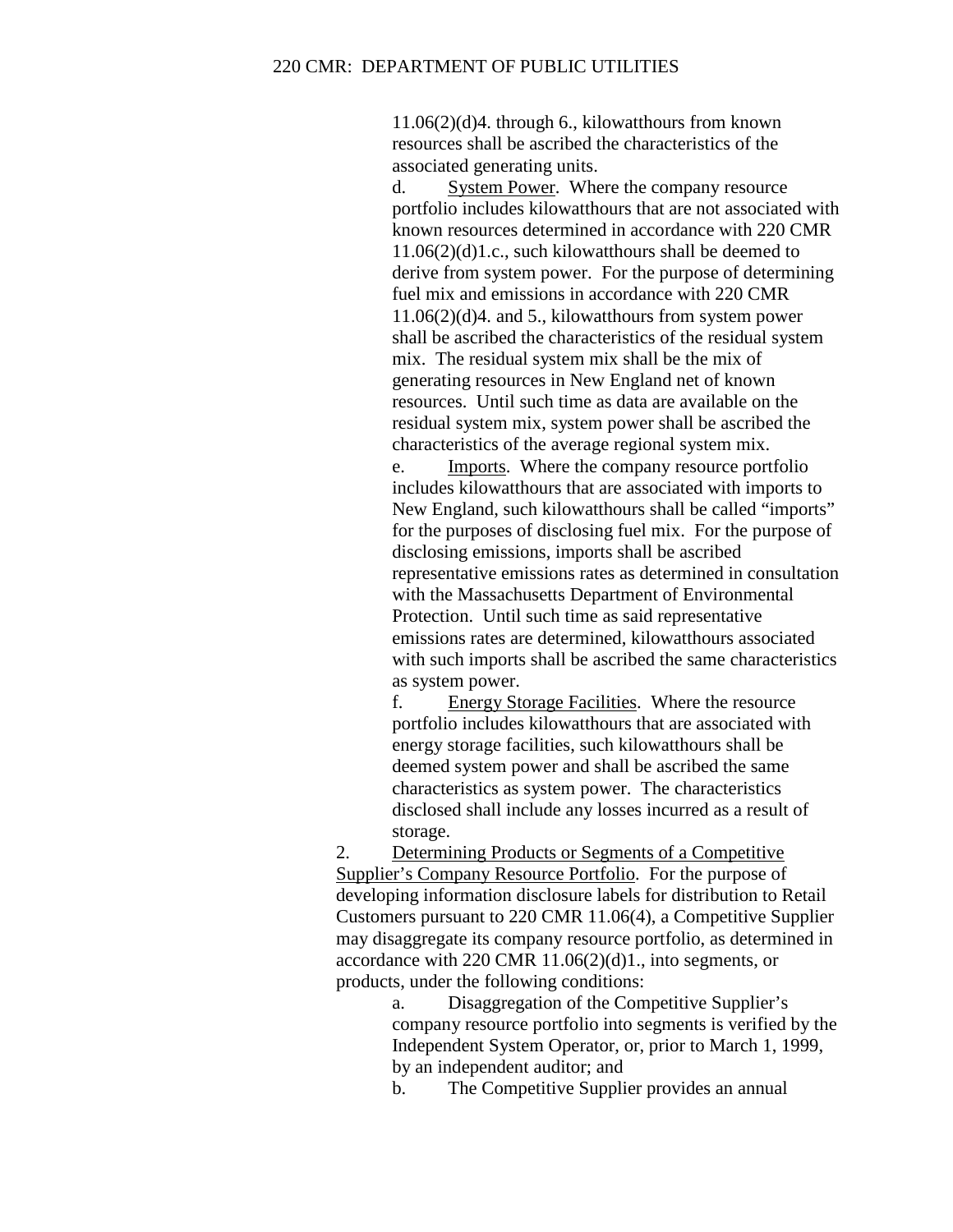statement from an independent auditor certifying that, over the label reporting period, the kilowatthours from resources associated with each product or segment of the company resource portfolio are not less than the total kilowatthours of load obligation associated with Retail Customers that are assigned said products or segments.

3. Annual Report. A Competitive Supplier shall present an annual report to the Department documenting the following:

> a. Determination of the company resource portfolio, including market settlement data or equivalent data provided by the Independent System Operator;

> b. Disaggregation of the company resource portfolio into segments or products;

> c. Matching over the label reporting period of kilowatthours from product resources to load obligations associated with Retail Customers assigned such products; and

d. Statements of verification by the Independent System Operator, or an independent auditor, as required pursuant to 220 CMR 11.06(2)(d)2..

4. Fuel Source Characteristics.

a. Each Competitive Supplier and each Distribution Company providing Standard Offer Generation Service or Default/Basic Generation Service shall determine its company resource portfolio in accordance with 220 CMR 11.06(2)d.1. and shall report on information disclosure labels the fuel mix of said company resource portfolio or of an allocated segment of said company resource portfolio, as determined in accordance with 220 CMR 11.06(2)(d)2..

b. At least the following fuel sources shall be separately identified on the label and listed in alphabetical order: biomass; coal; hydro-large; hydro-small; imports; municipal trash; natural gas; nuclear; oil; other Renewable Resources (including fuel cells utilizing renewable fuel sources, landfill gas, and ocean thermal); solar; and wind. Fuel mix percentages shall be rounded to the nearest full percentage point. For the purpose of 220 CMR 11.06, hydro resources of greater than 30 megawatts shall be deemed large hydro; all other hydro resources shall be deemed small hydro.

5. Emissions Characteristics.

a. Each Competitive Supplier or Distribution Company providing Standard Offer Generation Service or Default/Basic Generation Service shall identify its company resource portfolio in accordance with 220 CMR 11.06(2)(d)1. and shall report on information disclosure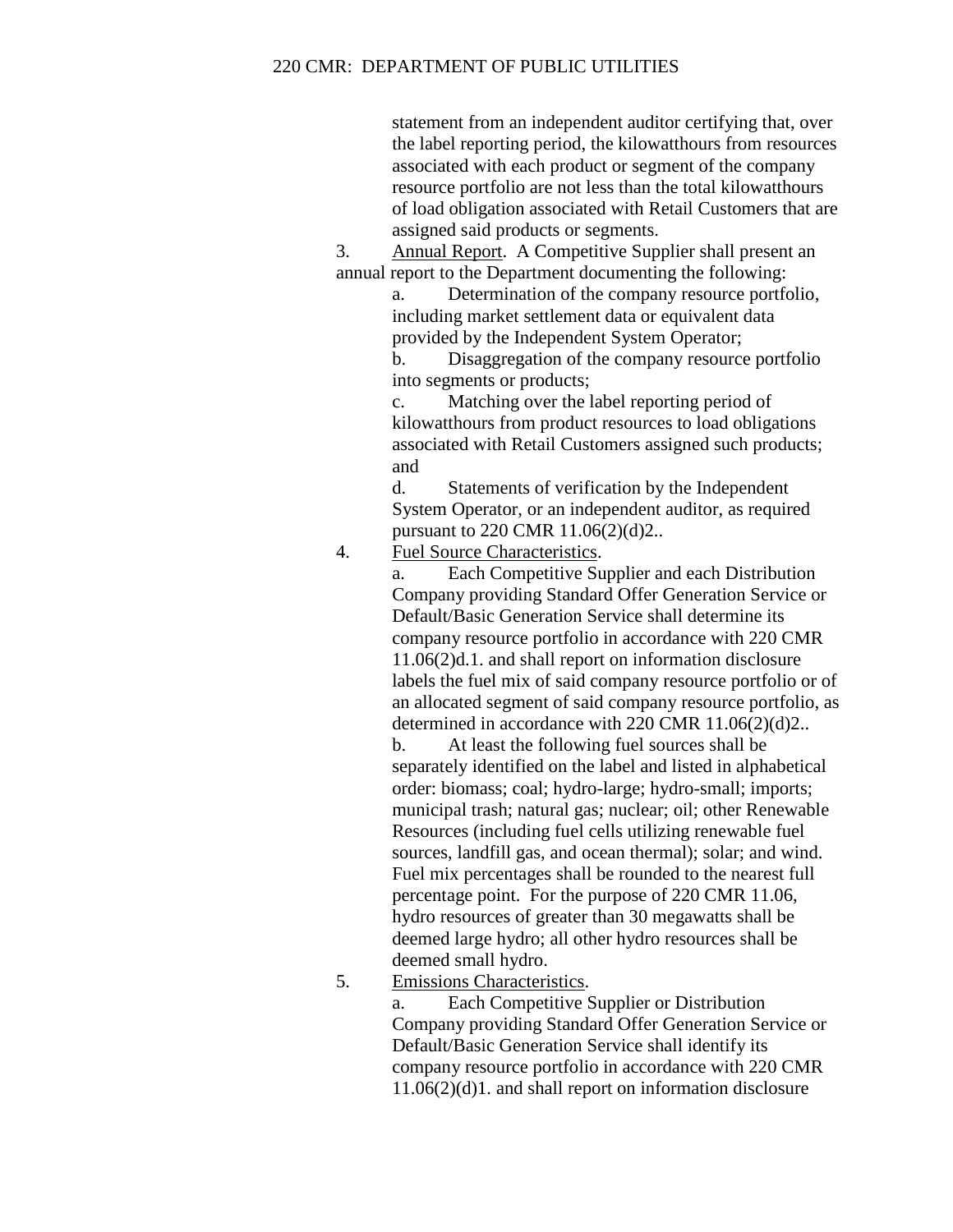labels the emission characteristics of said company resource portfolio or of an allocated segment of said company resource portfolio, as determined in 220 CMR  $11.06(2)(d)2...$ 

b. For the purpose of emission characteristics disclosure, at least the following pollutants shall be separately identified on the label: carbon dioxide  $(CO<sub>2</sub>)$ , nitrogen oxides  $(NO_x)$ , sulfur dioxide  $(SO_2)$ , and, when the Massachusetts Department of Environmental Protection determines that reliable and accurate information becomes available, heavy metals. The Department will determine, in consultation with the Massachusetts Department of Environmental Protection, whether additional pollutants should be disclosed.

c. Emissions for each emission category shall be computed as an annual emission rate in pounds per kilowatthour. For each emission category, the emission rate of the company resource portfolio, or segment thereof, shall be presented as a percentage of the New England regional average emission rate and shall be compared to emissions from a new unit as determined in consultation with the Massachusetts Department of Environmental Protection.

d. Emission characteristics of the company resource portfolio, or segment thereof, shall be calculated using annual emission rates for each Generating Facility as determined in consultation with the Massachusetts Department of Environmental Protection and the United States Environmental Protection Agency. Until such annual emission rates are identified, the annual emission rates for a generating unit shall be calculated based on one of the following:

> i. Continuous emissions monitoring data for the most recent reporting year divided by net electric generation for the same period; or ii. If continuous emissions monitoring data are not available, emission factors currently approved or provided by state environmental protection agencies or the United States Environmental Protection Agency; or

> iii. If continuous emissions monitoring data are not available, and state environmental protection agencies or the United States Environmental Protection Agency have not determined emissions factors associated with the generating unit, for  $NO<sub>x</sub>$ and  $SO_2$ , permitted emissions levels and for  $CO_2$ , the carbon content of the fuel.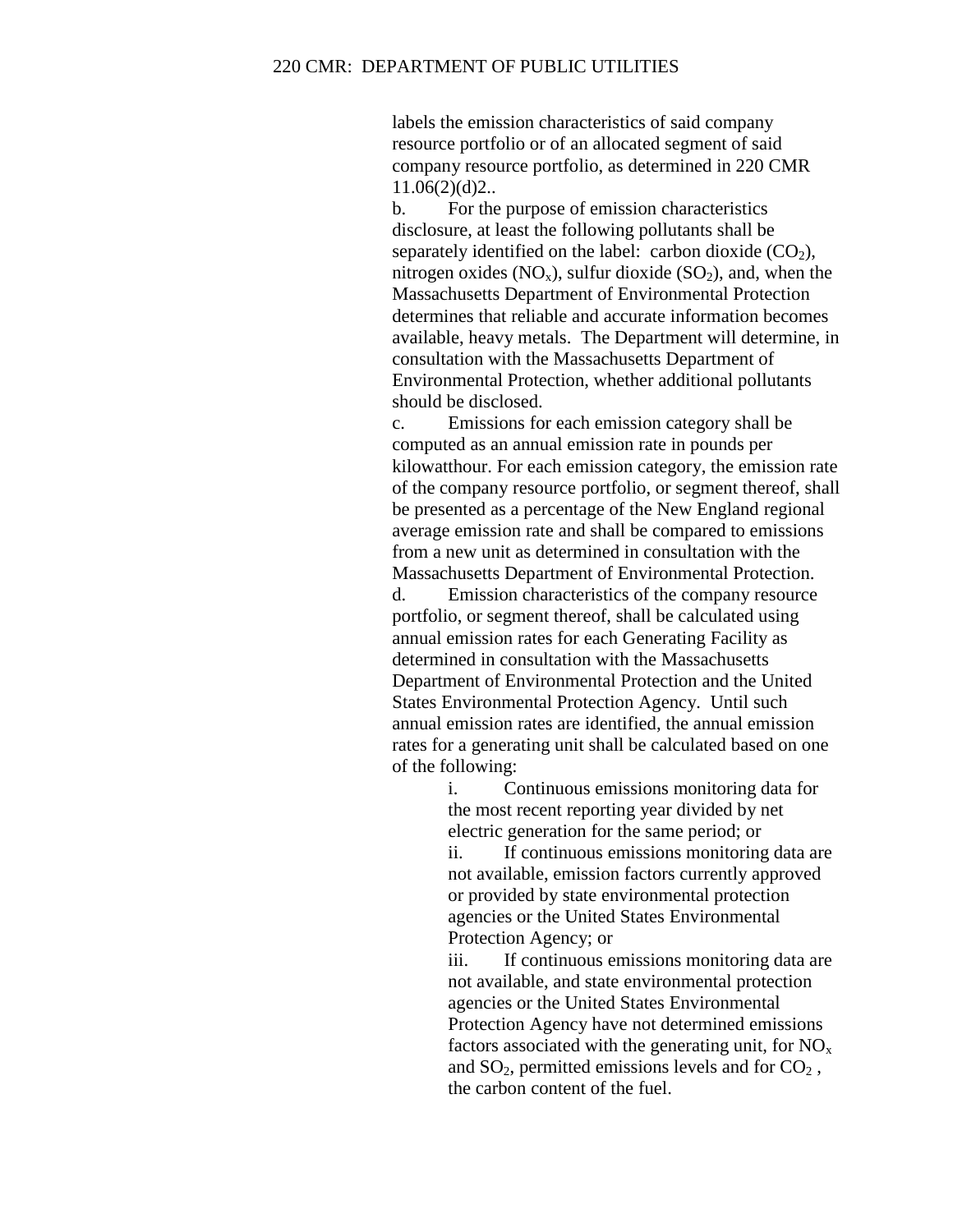e. The following types of generating units shall be assigned emissions characteristics as provided in this section:

> i. Cogeneration facilities may make a reasonable allocation of emissions between electricity production and other useful output based on measured heat balances. Said allocation shall be reviewed in consultation with the Massachusetts Department of Environmental Protection.

ii. The use of offsets associated with facilities that emit  $CO<sub>2</sub>$  shall be as determined by the Massachusetts Department of Environmental Protection.

6. Labor Characteristics.

a. Each Competitive Supplier or Distribution Company offering Standard Offer Generation Service or Default/Basic Generation Service shall determine its company resource portfolio in accordance with 220 CMR 11.06(2)(d)1. and shall report on information disclosure labels the labor characteristics of said company resource portfolio, or of a segment of said company resource portfolio, as determined in 220 CMR 11.06(2)(d)2..

b. Competitive Suppliers with known resources in their company resource portfolio shall be required to determine whether a majority of employees operating at each known generation plant are employed under collective bargaining agreements and, if such plants experienced a labor dispute in the most recent calendar year, whether any replacement workers were hired. For system power, the information used on the label pertaining to collective bargaining agreements and the use of replacement labor during labor disputes shall be based on the New England Region system average in the most recent calendar year available. The labor data on the label shall be based on a kilowatthour weighted average for all known resources and system power.

(e) Format of Information Disclosure Label. Information disclosure labels shall be presented in formats as determined by the Department.

(3) Terms of Service Requirement. Each Competitive Supplier shall prepare a statement entitled "Terms of Service" as described in 220 CMR 11.06. The Terms of Service shall be distributed in accordance with 220 CMR 11.06(4), and shall conform to all applicable rules and regulations of the Attorney General (940 CMR 19.00: *Retail Marketing and Sale of Electricity*). The Terms of Service shall present the following information:

(a) Actual pricing structure according to which the Retail Customer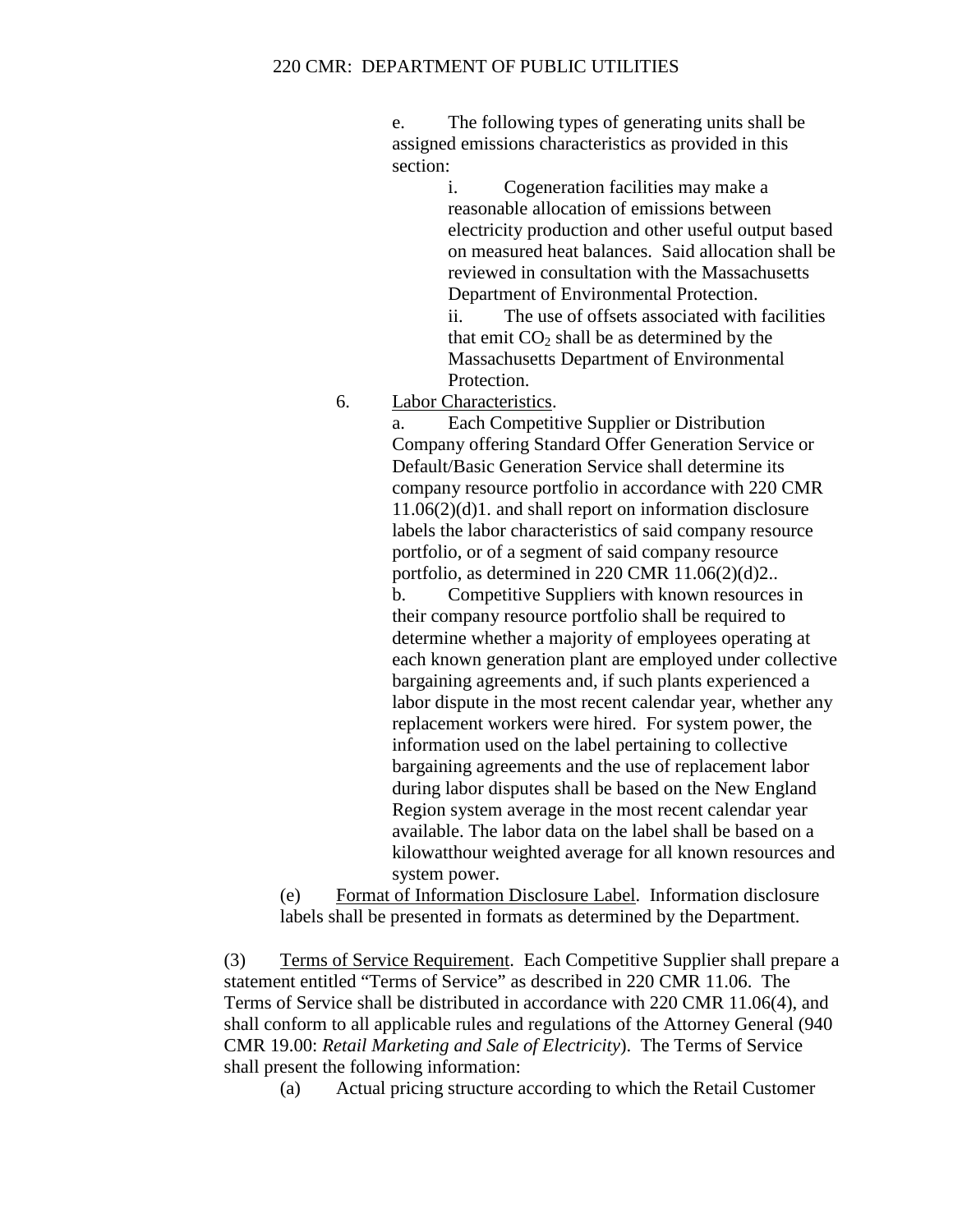will be billed, including an explanation of price variability and price level adjustments that can cause the price to vary;

- (b) Length and kind of contract;
- (c) Due date of Bills and consequences of late payment;
- (d) Conditions under which a credit agency is contacted;
- (e) Deposit requirements and interest on deposits;
- (f) Limits on warranty and damages;
- (g) Any and all charges, fees, and penalties;

(h) Information on consumer rights pertaining to estimated Bills, thirdparty billing, deferred payments, and rescission of supplier switch within three days of receipt of confirmation;

- (i) A toll-free number for service complaints;
- (j) Low-income rate eligibility;
- (k) Provisions for Default/Basic Generation Service;
- (l) Applicable provisions of M.G.L. c.164, § 1F; and

(m) Method whereby the Retail Customer will be notified of changes to items in the Terms of Service.

(4) Distribution of Disclosure Label and Terms of Service. The label and the Terms of Service shall be distributed as follows:

(a) Prior to Initiation of Service by a Competitive Supplier. Following a Retail Customer's affirmative choice of a Competitive Supplier, the Competitive Supplier shall provide the Retail Customer with a disclosure label prepared pursuant to 220 CMR 11.06(2), based on the company resource portfolio identified pursuant to 220 CMR 11.06(2)(d)1., and with the Terms of Service prepared pursuant to 220 CMR 11.06(3). A Competitive Supplier may also provide the Retail Customer with a disclosure label reflecting a product or a segment of the company resource portfolio identified pursuant to 220 CMR 11.06(2)(d)2. Said documents shall accompany written confirmation by the Competitive Supplier of the Retail Customer's agreement to take Generation Service; and the Retail Customer's receipt of said documents shall trigger the three-day rescission period required in 220 CMR 11.05(4)(d).

(b) Default/Basic Generation Service. With the first bill rendered to a Retail Customer following the initiation of Default /Basic Generation Service, the Distribution Company shall provide the Retail Customer with a disclosure label prepared pursuant to 220 CMR 11.06(2) and notify the Retail Customer that the tariff for such service and the Distribution Company's terms and conditions for Distribution Service are on file with the Department and are available upon request.

(c) Quarterly Notification. Competitive Suppliers and Distribution Companies providing Standard Offer Generation Service or Default/Basic Generation Service shall provide an information disclosure label to their Retail Customers quarterly. A Competitive Supplier may provide a label reflecting a segment of its company resource portfolio pursuant to 220 CMR 11.06(2)(d)2., provided that once a year the Competitive Supplier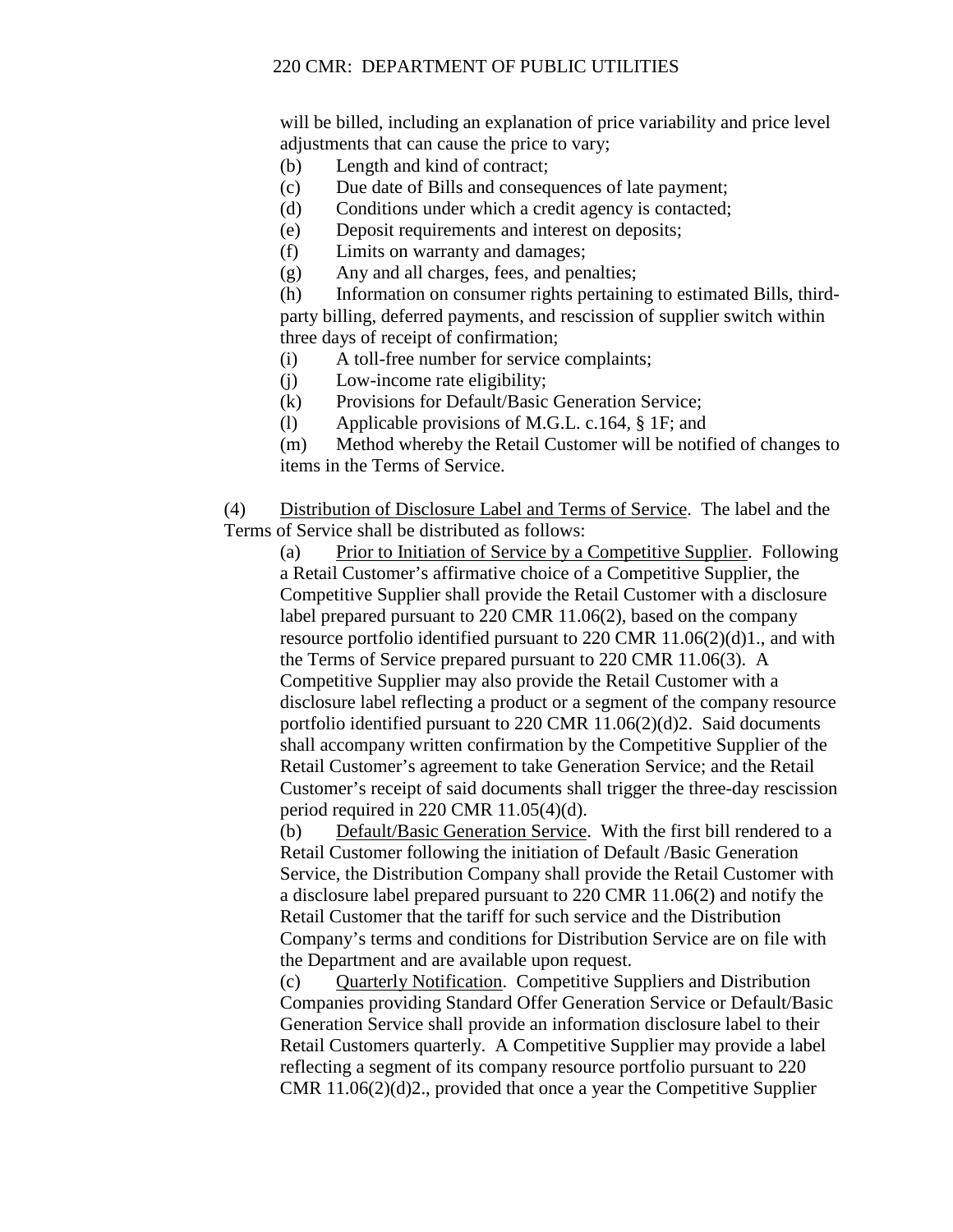shall provide a disclosure label based on the company resource portfolio identified pursuant to 220 CMR 11.06(2)(d)1.. Until such time as the conditions specified in 220 CMR 11.06(2)(d)2. are met, quarterly information disclosure labels shall be based on the company resource portfolio identified pursuant to 220 CMR 11.06(2)(d)1..

(d) Upon Request. An information disclosure label based on the company resource portfolio identified pursuant to 220 CMR 11.06(2)(d)1., and the Terms of Service, or terms and conditions, for any available generation offerings shall be available to any person upon request.

(5) Annual Booklet. Any Competitive Supplier licensed by the Department to do business in the Commonwealth pursuant to 220 CMR 11.05 shall prepare an information booklet describing a Retail Customer's rights under the provisions of M.G.L. c. 164. The annual booklet must provide information about a customer's right to mediation pursuant to M.G.L. c. 164,  $\S$  1F(2) and 220 CMR  $\S$  11.07(4). Competitive Suppliers shall annually mail this booklet to their Retail Customers.

(6) Information Disclosure in Advertising.

(a) All advertisements shall comply with state and federal regulations governing advertising, including the Attorney General's regulations (940 CMR), and shall be consistent with the Federal Trade Commission's guidelines for the use of environmental marketing claims. The Department does not represent that labels prepared pursuant to 220 CMR 11.00 constitute compliance with state and federal regulations governing advertising.

(b) Any advertising or marketing of electricity rates shall indicate the rate to be charged in bold print, in the case of printed and Internet materials, or through clear and deliberate speech in the case of television or radio advertisements.

(c) A Competitive Supplier shall print in a prominent position in all written marketing materials describing Generation Service, including newspaper, magazine, and other written advertisements; direct mail materials; and electronically-published advertising including Internet materials, that a Retail Customer may obtain an information disclosure label upon request. Where Generation Service is marketed in non-print media, the marketing materials shall indicate that the Retail Customer may obtain an information disclosure label upon request.

(d) A Competitive Supplier shall be allowed to advertise the percentage of its resource portfolio that is generated by employers that operate under collective bargaining agreements or that operate with employees hired as replacements during the course of a labor dispute when said percentage is derived from known resources as determined in accordance with 220 CMR 11.06(2)(d)1..

(e) A Competitive Supplier shall be allowed to advertise the percentage of its resource portfolio that connotes or signifies to the ratepayer the relative environmentally beneficial effects of the power or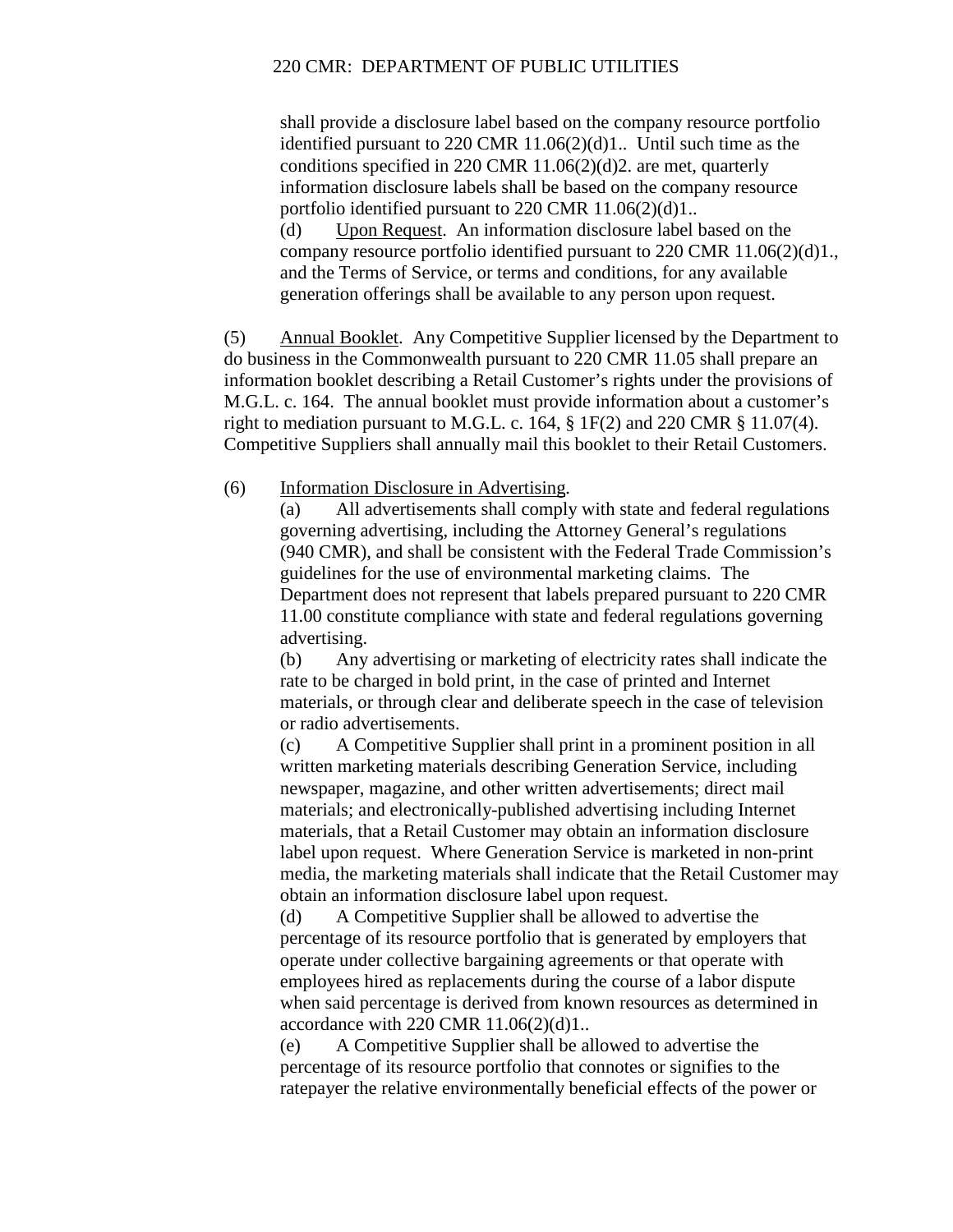energy sold by said Competitive Supplier under the following circumstance:

> 1. The percentage is derived from known resources as determined in accordance with 220 CMR 11.06(2)(d)1.; and 2. The percentage exceeds percentages mandated under any rules promulgated by the Department of Energy Resources pertaining to a renewable portfolio standard;

3. The percentage exceeds levels required for compliance with any other regulatory requirements such as a generation performance standard.

(7) Enforcement. Dissemination of inaccurate information, or failure to comply with the Department's regulations on information disclosure, may result in suspension, revocation, or non-renewal of a Competitive Supplier's license pursuant to 220 CMR 11.05(2)(e).

# 11.07: Complaint and Damage Claim Resolution; Penalties

(1) Purpose and Scope.

(a) Purpose. The purpose of 220 CMR 11.07 is to establish the complaint and dispute resolution procedures and associated penalties applicable to Customer complaints or damage claims between Customers and Distribution Companies, Competitive Suppliers, or Electricity Brokers.

(b) Scope. 220 CMR 11.07 applies to all Distribution Companies, Competitive Suppliers, and Electricity Brokers doing business in the Commonwealth.

(2) Liability Claims. A Customer may file a complaint with the Department alleging property damage under \$100. The Department will refer any such complaints for mediation and/or arbitration. Any claims for damages will be resolved within 60 days from the date the claim was filed with the Department.

- (3) Unauthorized Initiation of Generation Service Complaints.
	- (a) Complaint Procedure.

1. A Customer may file a complaint with the Department stating that a Competitive Supplier has initiated Generation Service to the Customer, or an Electricity Broker has selected a Competitive Supplier on behalf of the Customer, without first obtaining evidence of the Customer's affirmative choice as defined in 220 CMR 11.05(4)(c). The complaint must be filed within 30 days after the statement date of a Bill or notice from the Distribution Company indicating that Generation Service has been initiated by the Competitive Supplier.

2. Within ten business days of filing the complaint, the Customer will receive from the Department a request asking for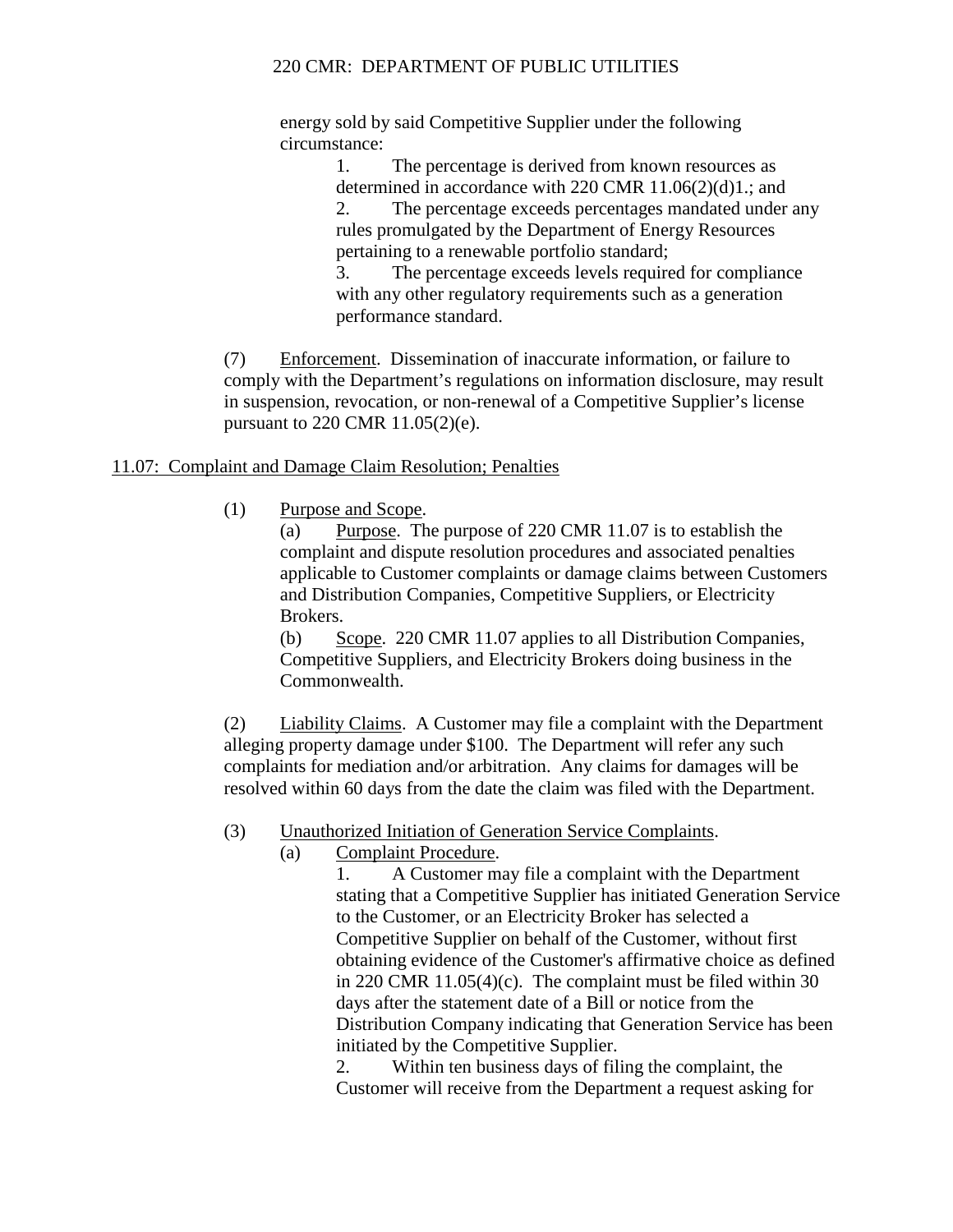the following: a copy of the Customer's Bill or notice that included the information regarding the initiation of Generation Service; the name of the original Competitive Supplier or Electricity Broker, if applicable; and any other information the Department deems relevant.

3. The Customer shall, within 15 business days of the Department's notifying the Customer, respond to the Department's request for information.

4. Within 15 business days of receiving the requested information from the Customer, the Department will send the following:

> a. A letter to the Customer acknowledging receipt of the information;

b. A letter to the Distribution Company or original Competitive Supplier informing it of the pending complaint and requesting that information relevant to the initiation of Generation Service be furnished; and

c. A letter informing the new Competitive Supplier or Electricity Broker, if applicable, of the pending complaint, requesting evidence of the Customer's affirmative choice as defined in 220 CMR 11.05(4)(c) to initiate Generation Service, and requesting any additional information the Department deems relevant.

5. The Distribution Company or original Competitive Supplier and the new Competitive Supplier or Electricity Broker, if applicable, shall respond to the Department's request within five business days from the issuance of said requests.

6. Within 25 business days after receiving evidence of the Customer's affirmative choice and all relevant information as required herein, the Department will determine if the Customer authorized the new Competitive Supplier to initiate Generation Service.

(b) Refunds. If the Department determines that the new Competitive Supplier or Electricity Broker, if applicable, does not possess the required evidence of the Customer's affirmative choice as defined in 220 CMR 11.05(4)(c), the Department will require the new Competitive Supplier or Electricity Broker to refund the following:

1. To the Customer, the difference between what the Customer would have paid to the Distribution Company or previous Competitive Supplier and actual charges paid to the new Competitive Supplier;

2. To the Customer, any reasonable expense the Customer incurred in switching back to the Distribution Company or original Competitive Supplier; and

3. To the Distribution Company or original Competitive Supplier, the gross revenue the Distribution Company or original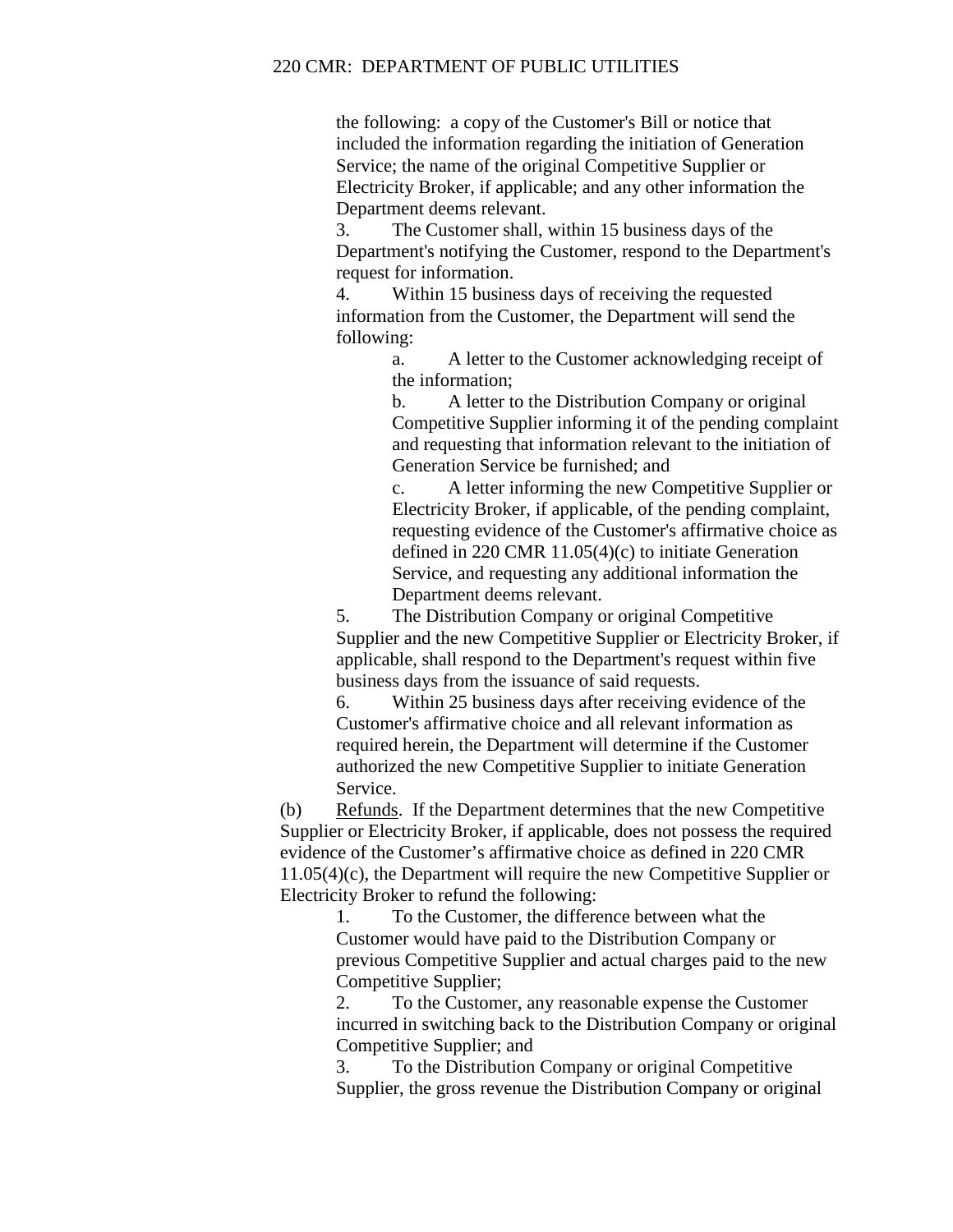Competitive Supplier would have received from the Customer during the time the Customer received Generation Service from the new Competitive Supplier.

(c) Civil Penalties. Pursuant to M.G.L. c. 164,  $\S$  1F(8)(d), any Competitive Supplier who initiated Generation Service to a Customer or Electricity Broker who selected a Competitive Supplier on behalf of a Customer without first obtaining evidence of the Customer's affirmative choice as defined in 220 CMR 11.05(4)(c) one or more times in a 12 month period shall be subject to a civil penalty not to exceed \$1,000 for the first offense and not less than \$2,000 nor more than \$3,000 for any subsequent offense per Customer. In determining the amount of the civil penalty, the Department will consider the nature, circumstances, and gravity of the violation, the degree of the Competitive Supplier or Electricity Broker's culpability, and the Competitive Supplier or Electricity Broker's history of prior offenses.

Pursuant to M.G.L. c. 164, § 1F(8)(e), any Competitive Supplier who initiated Generation Service to a Customer or Electricity Broker who selected a Competitive Supplier on behalf of a Customer without first obtaining evidence of the Customer's affirmative choice as defined in 220 CMR 11.05(4)(c) more than 20 times in a 12-month period may, after a full hearing and determination by the Department that such Competitive Supplier or Electricity Broker intentionally, maliciously or fraudulently switched the service of more than 20 customers in a 12-month period, be prohibited from selling electricity in the Commonwealth for a period of up to one year. In determining the length of suspension, the Department will consider the nature, circumstances and gravity of each violation and the degree of culpability of the Competitive Supplier or Electricity Broker.

## (4) Other Customer Complaints.

(a) All other complaints brought by a Customer against a Distribution Company, Competitive Supplier or Electricity Broker shall follow the procedures set forth in 220 CMR 25.02(4), except as provided in 220 CMR 11.07(4)(b).

#### (b) Alternative Dispute Resolution.

1. Pursuant to M.G.L. c. 164, § 1F(2), each Distribution Company, Competitive Supplier, and Electricity Broker shall make available to Customers alternative dispute resolution procedures, including mediation, arbitration, facilitation or other dispute resolution procedures.

2. Allegation of Unfair or Deceptive Trade Practice. Pursuant to M.G.L. c. 164, § 102C, each Distribution Company, Competitive Supplier, and Electricity Broker shall submit to arbitration upon the request of a Customer alleging that an unfair or deceptive trade practice has occurred. The Department also will make a voluntary mediation process available to consenting parties.